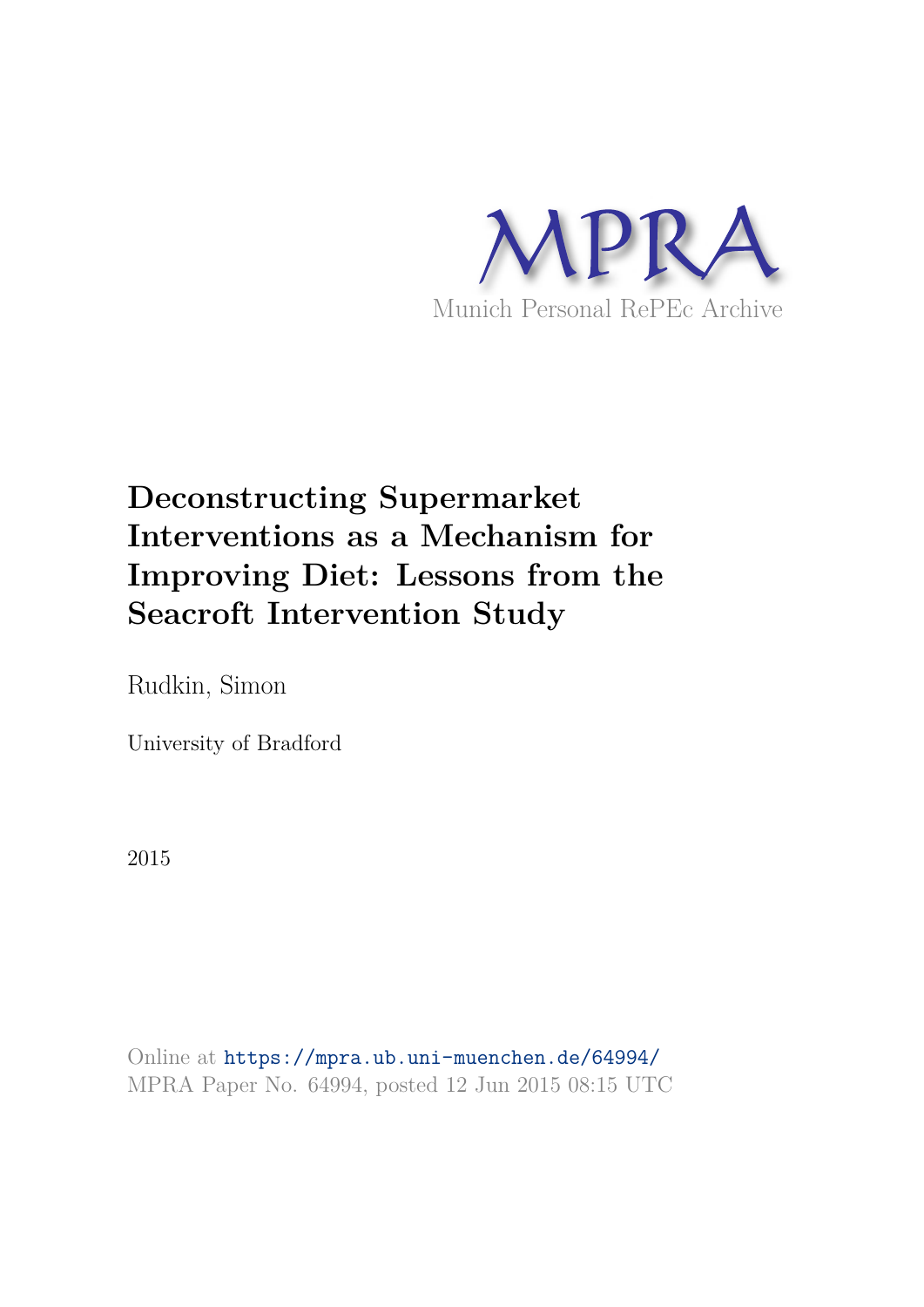# Deconstructing Supermarket Interventions as a Mechanism for Improving Diet:

## Lessons from the Seacroft Intervention Study

Simon Rudkin\*

#### Abstract:

Supermarkets, with vast product ranges and relatively low prices, are an established solution to problems of availability of healthy foodstuffs in areas of limited retail access. However, where they may indeed raise consumption of desirable goods they also open up new opportunities to buy less healthful items for less, a situation which potentially undermines their ability to improve diet. Using under-reported diary data from the Seacroft Intervention Study in the United Kingdom takes this paper beyond the extant fruit and vegetable focus, giving it scope to explore the full effect of supermarkets. Quantile regressions show existing behaviours are reinforced, and intervention stores may do little to improve diet. Switching to Tesco Seacroft is shown to increase the portions of unhealthy food consumed by almost 1 portion per day for the least healthy. Managing demand through promoting balanced diets and restricting offers on unhealthy items will be more effective than intervention, and is an essential accompaniment to new large format retailers if they are not to entrench dietary inequality further. Policymakers and practitioners alike should avoided being distracted by aggregate conclusions if food deserts are to be truly tackled.

Keywords: retail intervention, food deserts, diet, healthy eating

\* Accounting, Finance and Economics, University of Bradford School of Management, Emm Lane, Bradford, West Yorkshire, BD9 4JL.

Email [s.rudkin@bradford.ac.uk](mailto:s.rudkin@bradford.ac.uk) . Telephone: +44(0) 1274 234193.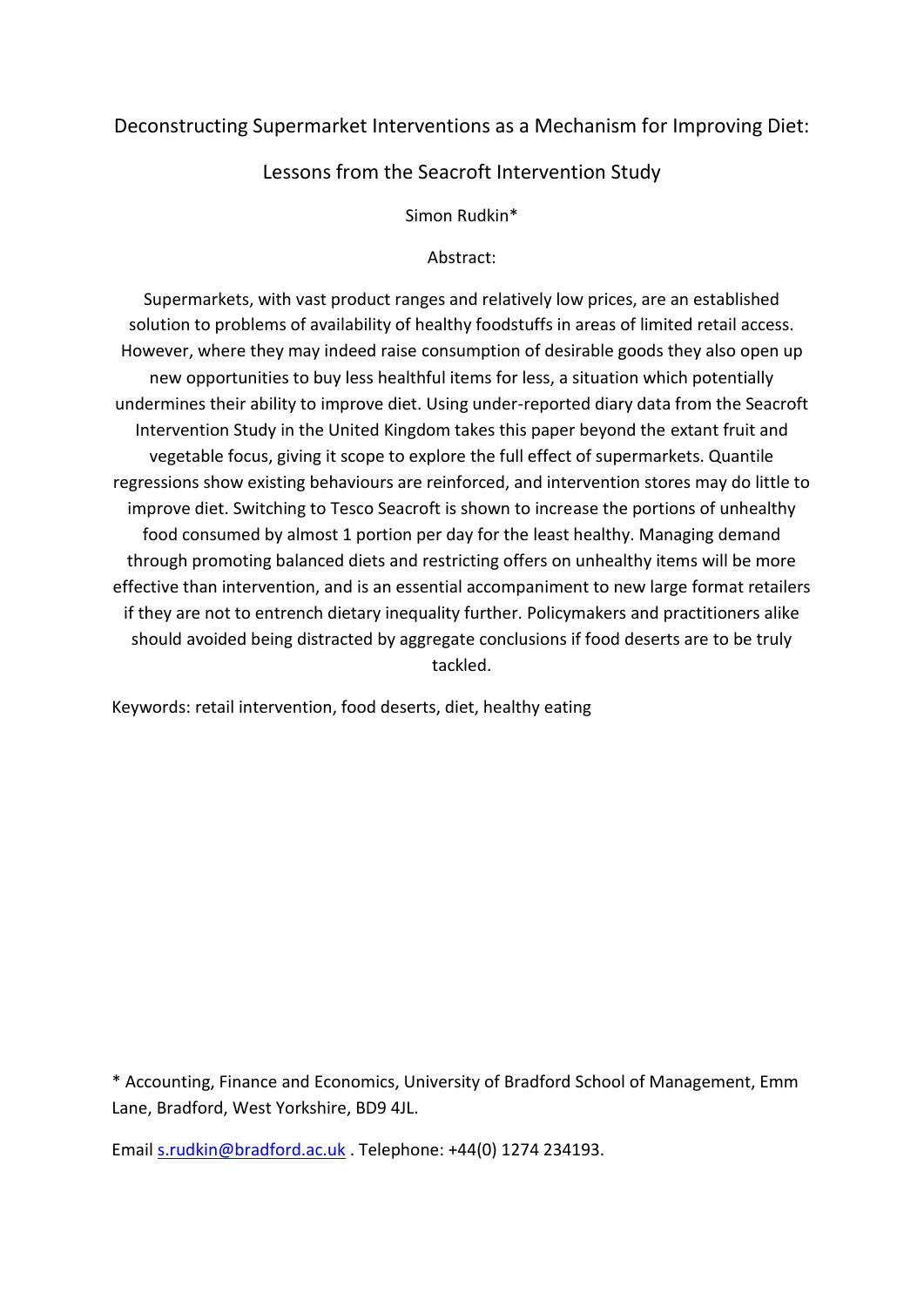# Deconstructing Supermarket Interventions as a Mechanism for Improving Diet:

Lessons from the Seacroft Intervention Study

# **1 Introduction**

<u>.</u>

Where we shop necessarily impacts on the types of food that we consume, stores with larger product variety offer more chances to try something different<sup>1</sup>. When new stores open offering whole ranges of goods that were previously hard to come by it is inevitable that households will reappraise their habits and re-evaluate their diet. Policymakers will thus be keen to understand precisely how that can be used to achieve important goals, particularly how health may be improved. Since the out-of-town expansion of large format stores has helped only those with use of a motor vehicle many communities have been left without access to nutritious products, in particular fresh meat, fruit and vegetables. For those living in these "food deserts"<sup>2</sup>, and lacking the ability to travel to shop, a clear problem exists. A natural solution was to bring the large format stores to the area, guaranteeing product range and typically lower prices. However, as Gill and Rudkin (2014) illustrated with fruit and vegetables, for one such opening in West Yorkshire, in fact there is a much more complex picture for policymakers to consider beyond that which bivariate analyses and linear regressions have been able to expose.

This paper asks what happens to consumption of all food stuffs, and whether when presented with greater choice consumers will take the healthy option. Such a major extension has clear benefits in assessing dietary impact over using fruit and vegetables as a proxy, allowing study of the foods households have shown preference for in having an unhealthy diet. Inevitably there is an aggregate story to tell, and first focus is given to the wider distribution and two-sample t-tests of equality before and after consumption after splitting respondents by key characteristics, such as car access, or whether they use the new store. Three key research questions emerge and are addressed within this work. Firstly, does the new supermarket opening lead to more consumption of the additional healthy products stocked compared to smaller convenience stores? Secondly, can a supermarket reduce the proportion of shoppers' diets that could be regarded as unhealthy? Finally, which factors are the drivers of poor diet amongst all members of a community? Each of these questions represents a key addition to the current literature and promotes the use of the latest quantitative techniques to provide rigorous answers. For policy makers there is a clear message, supermarkets do not deliver the unilateral improvements that early work on fruit and vegetables suggested, and more focus should be placed on influencing consumer demand.

To evaluate changing diet we make use of all four components of the Seacroft Intervention study, which is available as study SN5056 (Wrigley et al, 2004b). Although the research was undertaken more than a decade ago it remains the best source of information about major supermarkets

 $1$  For example, J Sainsbury plc in the United Kingdom ran an advertising campaign which encouraged shoppers to "try something new today" and promoted products from their range which were not commonly consumed in the UK. This approach is representative of the way supermarkets can introduce their shoppers to wider varieties and new product ranges.

 $2$  The term "food desert" was coined to describe an area without access to a retailer of healthy foods within 500m. It has been widely applied in the literature since to describe precisely the communities that had been left out of initial development waves.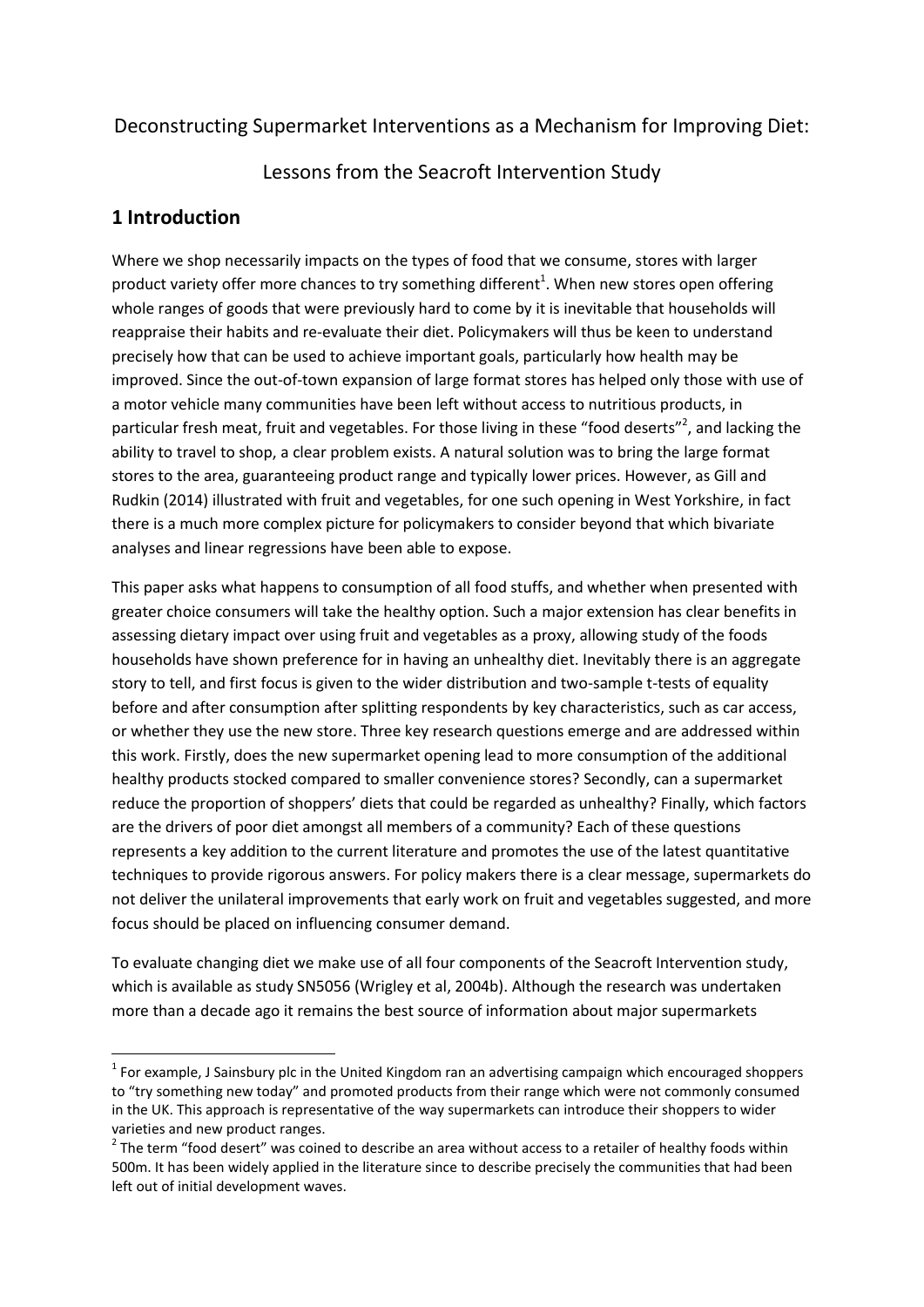opening in food deserts, and one of the only before and after studies (Donald, 2013). The Ordnance Survey Integrated Transport Network (ITN) dataset forms the measurement of accessibility as it improves greatly on the "as the crow flies" distances used in earlier studies such as Wrigley et al (2003) (Schwanen et al, 2015). Unlike extant works focus here will be on broader choices between healthy and unhealthy options, such as the consideration of diet versus full fat soft drinks, processed food or fresh meat and snack foods against fruits. Research into retail interventions provides a series of insights into likely patterns that will be observed and forms the first substantial section of this paper. Next the dataset and methodologies are exposited, with particular attention paid to the consumption measurements that are applied in the regression and simple bivariate analyses thereof. Results of the quantile regression are presented identifying the factors that drive consumption choices across the respective distributions. Evaluating these results against the current literature allows the formation of policy conclusions and reinforces the fact that aggregate measurements often neglect important consequences of large format retail intervention.

# **2 Background**

-

Issues of access to healthy foodstuffs are well documented, with strategies to improve diet being a mainstay of policy in developed nations for at least two decades. Solutions typically evolved around bringing supermarkets, with vast product ranges and low prices, to those communities that had been ignored in the initial raft of large format openings. Indeed the USA still offer financial incentives for superstores to enter poor access areas (United States Department of Treasury, 2014). Tesco Extra in Seacroft, West Yorkshire sits alongside Asda, Sport City in Manchester and others reviewed as part of a retail led regeneration agenda in Wrigley et al (2002b). There are also cases of similar outlets being built on radial access roads in poorer communities much more recently; indeed Tesco alone has opened more than 40 "regeneration stores" (Tesco plc, 2011) with more to come<sup>3</sup>. While this paper focuses on the United Kingdom there have been similar concerns about access, and links to supermarkets as an ideal solution, in other countries. Morgan (2014) reviews the wider debate on food access and the particular issues faced in developed nations with diet. USA focused works include Sohi et al (2014), Aggrawal et al (2014) and Ghosh-Dastidar et al (2014), which update the earlier works by Powell et al (2007), Ford and Dzewaltovski (2011) and others in studying links between availability and consumption. Shaw (2012) is an example of a study which does similar in continental Europe, while Murakami et al (2010), Liu et al (2013) and Kelly et al (2014) consider food access, diet and the role of the supermarket in Asia. A common feature of all is that improved availability, such as that offered by the larger retailers, would lead to dietary improvements. Equally focus is commonly placed on urban areas but food deserts are not confined to cities, anywhere where there is a shortage of local options can be a desert. Though the distance involved will necessarily be larger, rural communities can suffer, as seen in the UK in Findlay and Sparks (2008) and Fitch (2004), reviewed in the USA by Lenardson et al (2015), and in New Zealand by Pearson et al (2014).

One feature underpinning to the majority of the work on supermarket interventions was the focus on healthy food, especially fruit and vegetables. In granting planning permission for the new stores

 $3$  A full list of the Tesco stores to open up to 2011 is available on the company's website via [http://www.tescoplc.com/index.asp?pageid=17&newsid=387,](http://www.tescoplc.com/index.asp?pageid=17&newsid=387) and this list continues to grow with Tesco Extra opening in Rotherham, South Yorkshire in January 2015.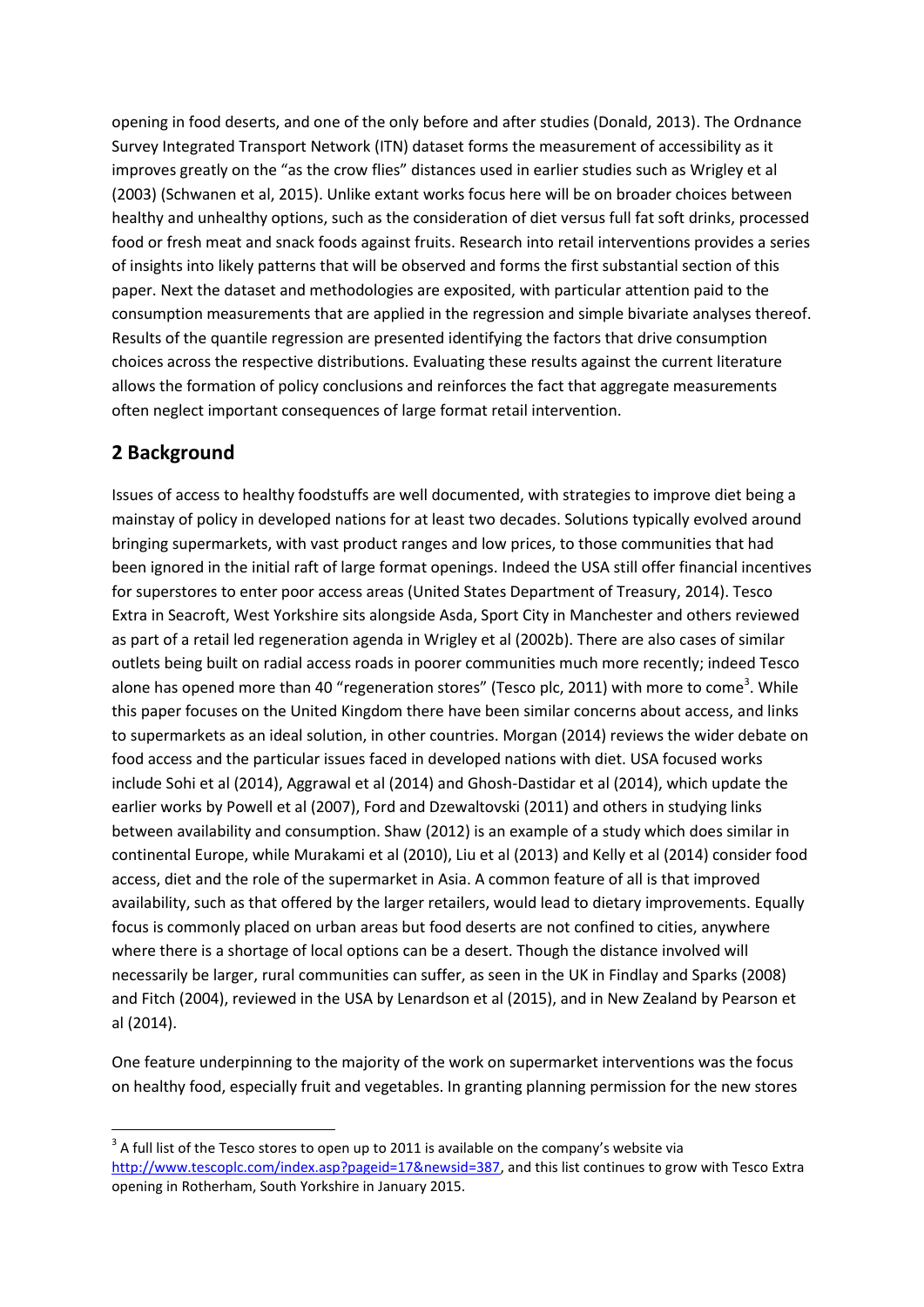the motivation was increased access, with lower prices being a win-win for the communities served. Empirical support for both was strong, and continues to be so, but from the early stages concern was raised about what this meant for unhealthy food. Cummins et al (2005) are amongst the first to flag up the issue. More recent studies have highlighted issues with unhealthy foods, particularly following the Seattle study (Ghosh-Dastidar et al, 2014). However, the ability to ask questions of impact there is limited (Donald, 2013), bringing attention back to the value of Seacroft. Typically prior to the opening of the new store the retail landscape was characterised by convenience stores and discounters which did not carry fruit and vegetables but did stock convenience and processed foods. Were people to continue their shopping habits then all the supermarkets would do is reduce the cost of their shopping baskets, so the is a need for households to revisit their choices if diet is to improve. Consequently given the continued use of intervention stores, and the potential for change in unhealthy consumption patterns, there is tremendous value in appraising what happened in Seacroft using the new variables and techniques of this paper.

That household's would continue their previous habits, but taking advantage of the lower prices is not far-fetched. Volpe et al (2013) show that as super centres increase in market share so does the proportion of diet that is unhealthy. Their study makes use of US homescan food data, rather than exploring an intervention, but the suggestions therefrom align with what we show here. Unlike Volpe et al it is possible for the Seacroft data to provide a detailed picture of the area and accessibility, as we have the postcode information of the households and two clear periods across which there is a major change to the retail landscape. Meanwhile, other studies such as Sohi et al (2014) continue to support the conclusions of Wrigley et al (2003) and others, that supermarkets have a positive impact on health. By exploiting the full database, and constructing a large set of new variables, this study significantly expands the distributional analysis to find out what happened to other food groups; the concerns voiced in Cummins et al (2005), Volpe et al (2013), and others, indeed played out.

By no means are supermarkets the only interventions studied as farmers markets and convenience store schemes are also considered. Hosler and Krammer (2014) review the history of interventions in a New York district, considering the relative effectiveness of each. Farmers markets, found to be effective in the USA by Wetherspoon et al (2013), Evans et al (2012) and Jilcott Pitts et al (2014), do increase availability but are limited by opening hours and seasonality. For other suburbs it is supporting healthy food within convenience stores which is most effective, a move reviewed as positive in the USA by Gittelsohn et al (2009), but having relatively less support in Northern England in Adams et al (2012). Where farmers markets can be more effective is when financial support is offered to customers to shop thereat (Gustat et al, 2015; Pearson et al, 2014). However, evidence in these studies also indicates that there is self-selection, particularly with farmers markets which tend to have more affluent customers who seek out fresh fruits and vegetables. To help those who do not purchase fruit and vegetables regularly, convenience and financial incentives leap out from the literature. A similar average versus distribution effect is thus hinted at along the lines of that revealed for supermarkets in Gill and Rudkin (2014). This study explores and fleshes out these hints.

Households demand for food is driven by the attitudes of the head of household, money and of course access to retailers. No one of these factors should be seen as sufficient to change fundamentally the way in which people behave when carrying out food shopping. Aggrawal et al (2014) note the importance of attitude, while O'Brien et al (2014) reflect on the impressions of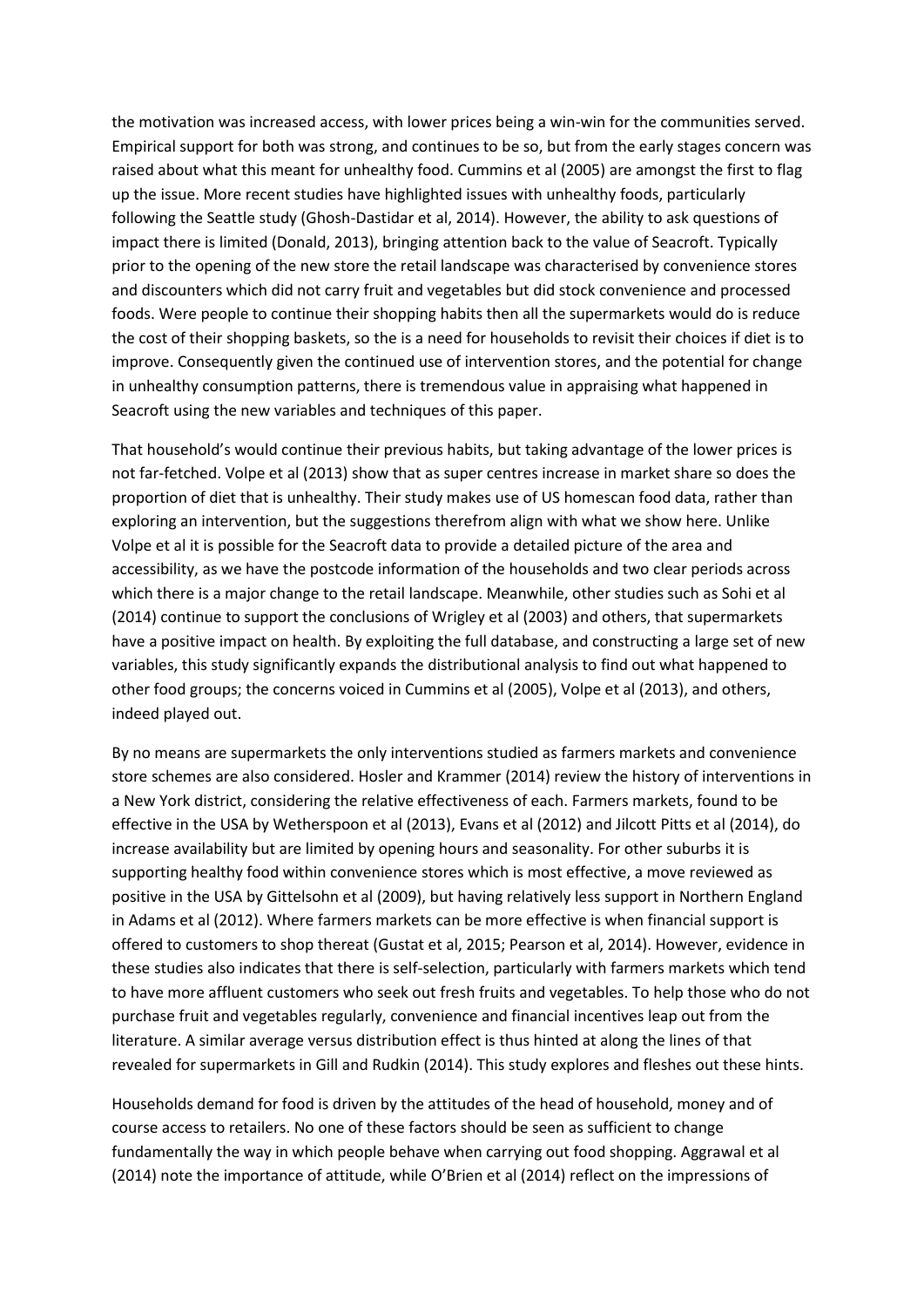access and the lack of familiarity new options possess. A key tenant of O'Brien et al (2014) is the existence of a battle between the self-motivation of food consumption, and the need to provide the best for the family when choosing store, or goods within the store. Perhaps the time we must be most selfless is when considering what to buy for children, as Wigent et al (2013) and O'Brien et al (2014) point out. However, children like sugar and processed options like breaded chicken or fish fingers, each of which can be seen as unhealthy. There is a balance to be struck by all parents and typically this brings children into the regressions as a negative influence on healthy intake and a positive one on less healthy products.

From the work of the initial Policy Action Teams<sup>4</sup> in the UK and similar governmental agencies in the USA, access has been defined by straight line distance. Limited attention was paid to what that actually meant for individual households, say the difference between car ownership and a lack of vehicular availability. This paper is in a limited set which make use of the Ordnance Survey Integrated Transport Network (ITN) layer to better capture the accessibility of the store<sup>5</sup>. Schwanen (2015) presents a broad review of the study of accessibility, noting the benefits that the ITN approach has. Caspi et al (2012a) comment on the importance of walkability, something which Wrigley et al (2003) had already found was difficult for the new Tesco store, which faced out onto the non-pedestrian friendly Leeds Outer Ring Road<sup>6</sup>. For a number of reasons consumers do not use their nearest store (Gustat et al, 2015) hence it is helpful to consider why not. Here, with a clear intervention store, distance to that new store can be seen as important to its new neighbours and those furthest from the outlet alike.

Quantile regression allows researchers to explore the driving forces of changes in the dependent variable across its distribution. Therefore it is possible to look not only at how average healthy food consumption changes, but what is causing observed behaviour amongst the least healthy, the group the intervention seeks to help. Adoption of the framework is expanding across the disciplines, with more studies taking advantage of the technique within the field of health and diet, Kim et al (2014) and Das (2014) being recent examples. Here the limited dataset size means focus is placed on quartiles for the regression, maintaining equally sized groupings to ensure that there are sufficient numbers of observations which combine each level with the explanatory variables. That average coefficients, such as those estimated by Ordinary Least Squares (OLS), hide important information is intuitive and explains the adoption of quantile regression here and elsewhere. In perhaps the most relevant example Ljungvall and Zimmerman (2012) show that income is a major determinant of Body Mass Index (BMI) and this is seen here as the deprivation variables of unemployment, needing rental support and not having access to a motor vehicle are all significant in at least one of the regressions. Again this is an effect which simple OLS does not pick up.

Studies of fruit and vegetables have shown that the largest increases in consumption occur at the top end of the distribution of consumption (Gill and Rudkin, 2014; Dimitri et al, 2014). Immediately

.<br>-

<sup>&</sup>lt;sup>4</sup> Policy Action Teams (PATs) were set up by the incoming Labour government in 1997 to report on various issues in which exclusion problems had been identified. PAT13 was responsible for the food desert definition and creation of potential solutions, such as supermarket interventions.

<sup>&</sup>lt;sup>5</sup> As time passes so the road network will change. Here the layer as downloaded in 2006 is used as the closest created to the study date.

 $^6$  Focus groups revealed in Wrigley et al (2004a) that there is a perception that the new store is non-porous for pedestrians with too great a focus on the ring road and those who arrive by car.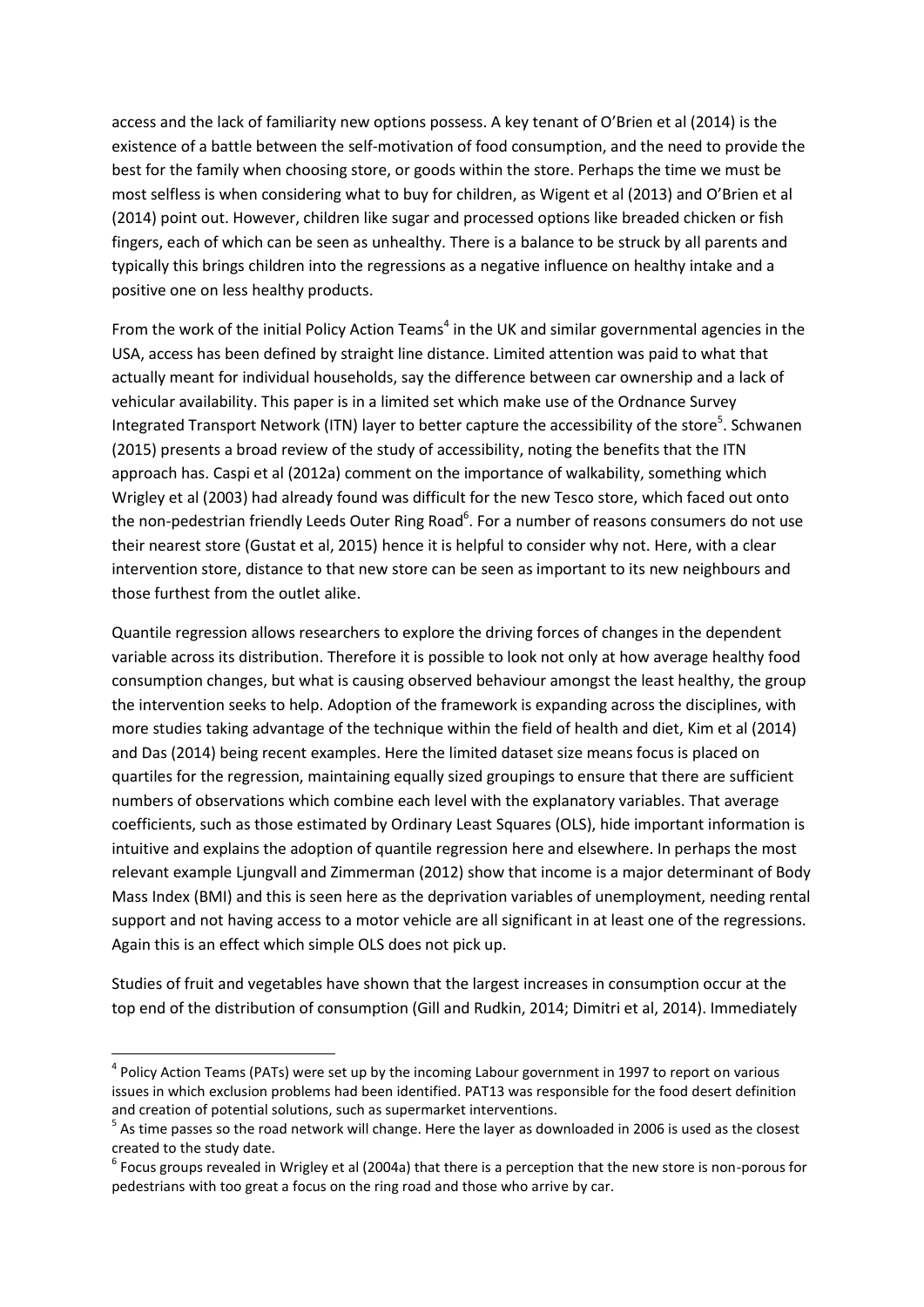the question is raised as to whether similar to end effects happen amongst those who already consumed a lot of unhealthy foods. Such a suggestion would leave the intervention store delivering a worse diet to those whose healthfulness was already low. From the Seacroft study it is shown there is a legitimate concern about poor diet households, which policy should seek to address; increases in unhealthy consumption are significant and largest amongst those who already consume the most. Whilst many of these conclusions are intuitive, initial data descriptions ignored these important effects leaving it for current research to fill in the gaps and bring out worries about interventions that might otherwise be overlooked as lacking empirical support.

Inevitably the setting of any empirical analysis is quite specific, however the Seacroft Intervention Study has been noted for its ability to be generalised to other markets and countries (Donald, 2013). Wrigley et al (2002b) offers an invaluable review of the study area, the aims of opening Tesco as a new build superstore, and the basic changes to diet that occurred following the opening. In a preliminary review Wrigley et al (2002a) use a simple logistic regression with poor diet defined by low fruit and vegetable consumption, and being associated pre-intervention with being young, low educational attainment and having a smoking habit. Wrigley et al (2003) point to a significant quarter portion per day increase in fruit and vegetables eaten. Such results were taken as justification for further intervention superstores owing to the strengths of the Seacroft data. A second key factor in the Wrigley et al (2003) paper is the access households have to motor vehicles, a factor which is incorporated at the heart of the access discussion and the regressions that follow. The authors conclude that there is "evidence of both direct and indirect positive impacts of the intervention on diet" (Page 175). As even later studies of fruit and vegetables have shown, this was a premature generalisation of the rich detail that the raw dataset contains, and this study brings out.

Set upon this canvas is a study of the factors that influence the consumption of healthy foodstuffs, unhealthy foodstuffs and the proportion of diet which is made up of less healthy items. This paper makes use of quantile regression to get behind average conclusions, the ITN layer to better fit accessibility, and the full diary information from the Seacroft Intervention Study. Hence it can provide a more accurate insight into the use of intervention supermarkets in areas of previously poor food retail availability.

## **3 Data and Variables**

-

Before any meaningful regression analysis can be conducted it is necessary to understand more about the survey area and the basic conclusions that emerge from its study. Exploration of healthfulness of diet necessitates the construction of further variables to capture informatively household's dietary composition. This paper focuses on the 581 respondents for whom key variables and accurate locational information are available, dropping 34 data points from the total sample of 615 who completed both waves of the survey<sup>7</sup>. As with earlier studies, variables are grouped into consumption levels, distance slope dummies, deprivation dummies and a detailed set of dummies to explain what factors shoppers feel influence their purchasing decisions. Preliminary analysis is presented using paired two-sample t-tests and splitting the 581 observations into sub-samples of interest, for example car access or distance to travel to the new store. Most obvious of the splits is

 $^7$  In their formative review of the study, Wrigley et al (2003) maintain the full 615 observations and avoid including any variable with missing observations in the regression. However, as the aim here is to use GIS systems for distance it is not possible to include households with no valid postcode.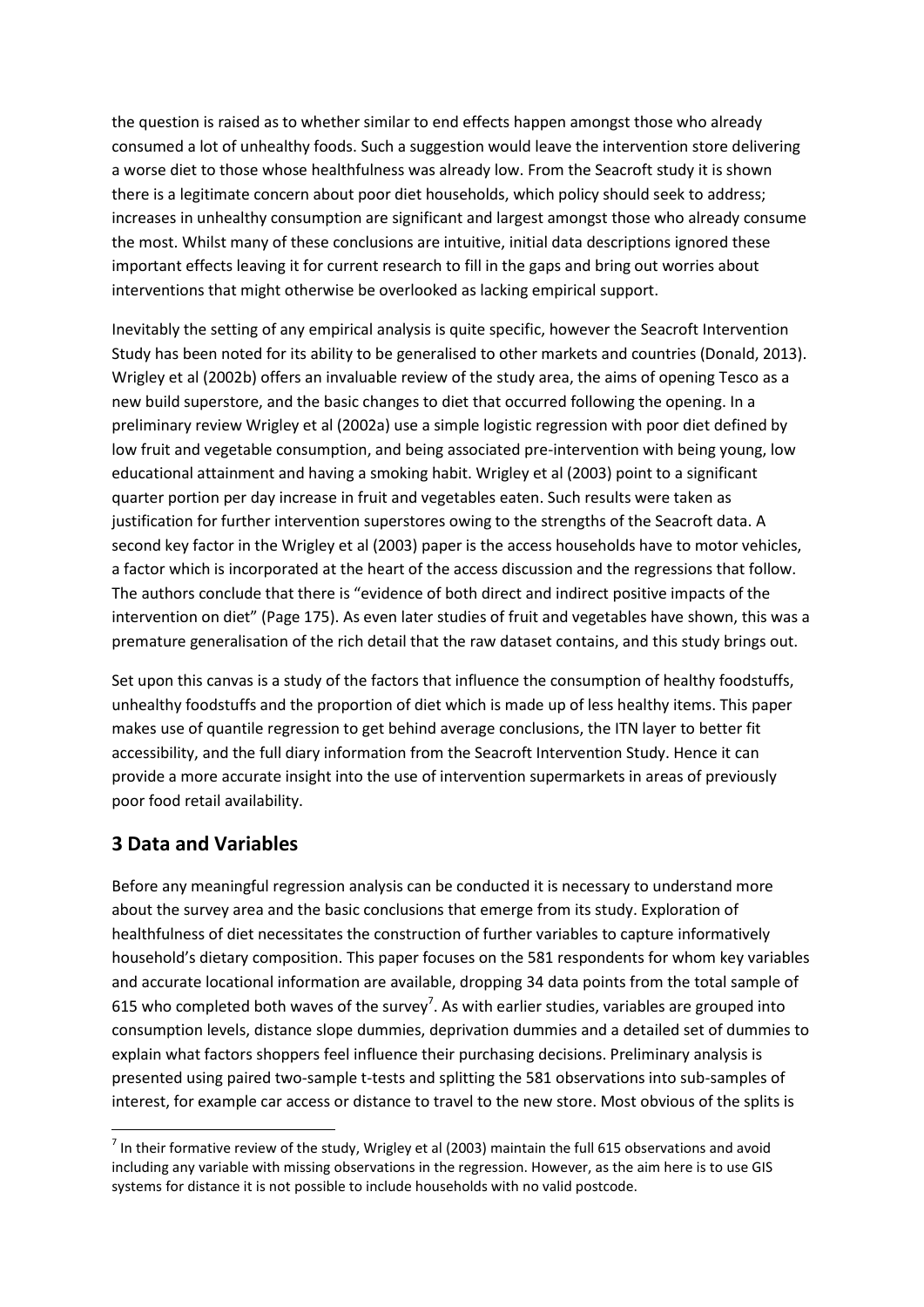between those who change to shopping at the new Tesco store, switchers, and those who use other outlets, as it is the dietary impact of the intervention which is targeted by this work.

#### **3.1 Construction of the Variables**

A major contribution of this paper is the examination of healthy and non-healthy foods concurrently. Each household in the study completed a week long food diary measuring the number of times they consumed each of seventy one food groups. Regrettably portion sizes are not available for both waves, so only number of incidents can be measured. However this still provides an excellent representation of diet, and gives data which is little explored in the literature more than a decade after the original survey. Pulling together the 71 food stuffs is done following Table 1, illustrating the initial groupings created for study. Drinks with no calorific value are excluded from the modelling so the group  $drk$  features in neither of the two larger sets studied<sup>8</sup>. In all that follows only the two groupings are referred to, but there are many pictures behind each of the smaller sets described<sup>9</sup>.

|                                                  | <b>Group Name</b> | Contains                                                                                               |  |  |  |  |  |  |  |
|--------------------------------------------------|-------------------|--------------------------------------------------------------------------------------------------------|--|--|--|--|--|--|--|
| N/A                                              | <b>Drinks</b>     | Water, any hot drink, evaporated milk and other drinks                                                 |  |  |  |  |  |  |  |
|                                                  |                   |                                                                                                        |  |  |  |  |  |  |  |
| Healthy                                          | Low fat dairy     | Skimmed milk, low fat yoghurt and low-calorie margarine                                                |  |  |  |  |  |  |  |
|                                                  | Low sugar drinks  | Diet fizzy drinks and real fruit juice                                                                 |  |  |  |  |  |  |  |
|                                                  | Healthy cereals   | Museli, brown bread and soup                                                                           |  |  |  |  |  |  |  |
|                                                  | Fruit             | Apples, oranges, bananas, peaches and other fruits                                                     |  |  |  |  |  |  |  |
|                                                  | Vegetables        | Carrots, peas, broccoli, tomatoes, salads and other vegetables                                         |  |  |  |  |  |  |  |
|                                                  | Fresh meats       | Meat, poultry and non-processed fish                                                                   |  |  |  |  |  |  |  |
|                                                  | <b>Starches</b>   | Boiled potatoes, roast potatoes, rice and pasta.                                                       |  |  |  |  |  |  |  |
|                                                  | Low fat snacks    | Crackers/crispbreads                                                                                   |  |  |  |  |  |  |  |
| Unhealthy                                        | High fat dairy    | Full fat milk, ice cream, normal yoghurt, butter, cream, cheese<br>and normal margarine                |  |  |  |  |  |  |  |
|                                                  | High sugar drinks | Normal fizzy drinks, squash, beer and wine                                                             |  |  |  |  |  |  |  |
|                                                  | Unhealthy cereals | Cereal and white bread                                                                                 |  |  |  |  |  |  |  |
|                                                  | Spreads and oils  | Oil, lard, sweet spreads and savoury spreads                                                           |  |  |  |  |  |  |  |
|                                                  | Other greens      | Dried fruits and baked beans                                                                           |  |  |  |  |  |  |  |
|                                                  | High fat mains    | Processed vegetables, processed poultry, processed meat,                                               |  |  |  |  |  |  |  |
|                                                  |                   | processed fish, battered fish, meat pies, vegetable pasties,<br>prepared ready meals, pizzas and chips |  |  |  |  |  |  |  |
|                                                  | Take away         | Take away                                                                                              |  |  |  |  |  |  |  |
|                                                  | <b>Deserts</b>    | Fruit puddings, other puddings, packet mix cakes, cakes,                                               |  |  |  |  |  |  |  |
|                                                  |                   | sweet biscuits and other sweets                                                                        |  |  |  |  |  |  |  |
|                                                  | High fat snacks   | Chocolate biscuits, chocolate and cake                                                                 |  |  |  |  |  |  |  |
| Table 1: Food groupings used in dietary analysis |                   |                                                                                                        |  |  |  |  |  |  |  |

To ease the exposition the average daily number of incidents of consumption of healthy foodstuffs over the week is denoted by  $h$ , while the same for unhealthy is  $u$ . The proportion of a households diet from the unhealthy group is then defined as  $p$ . Capitals indicate post-intervention.

<sup>&</sup>lt;u>.</u>  $^8$  Dropping this group is common in the literature, for example the highly cited study of food diversity by Drescher et al (2007).

 $9$  Rudkin (2015) gives a fuller review of each of these smaller groupings and the impact of switching to the new Tesco store on each.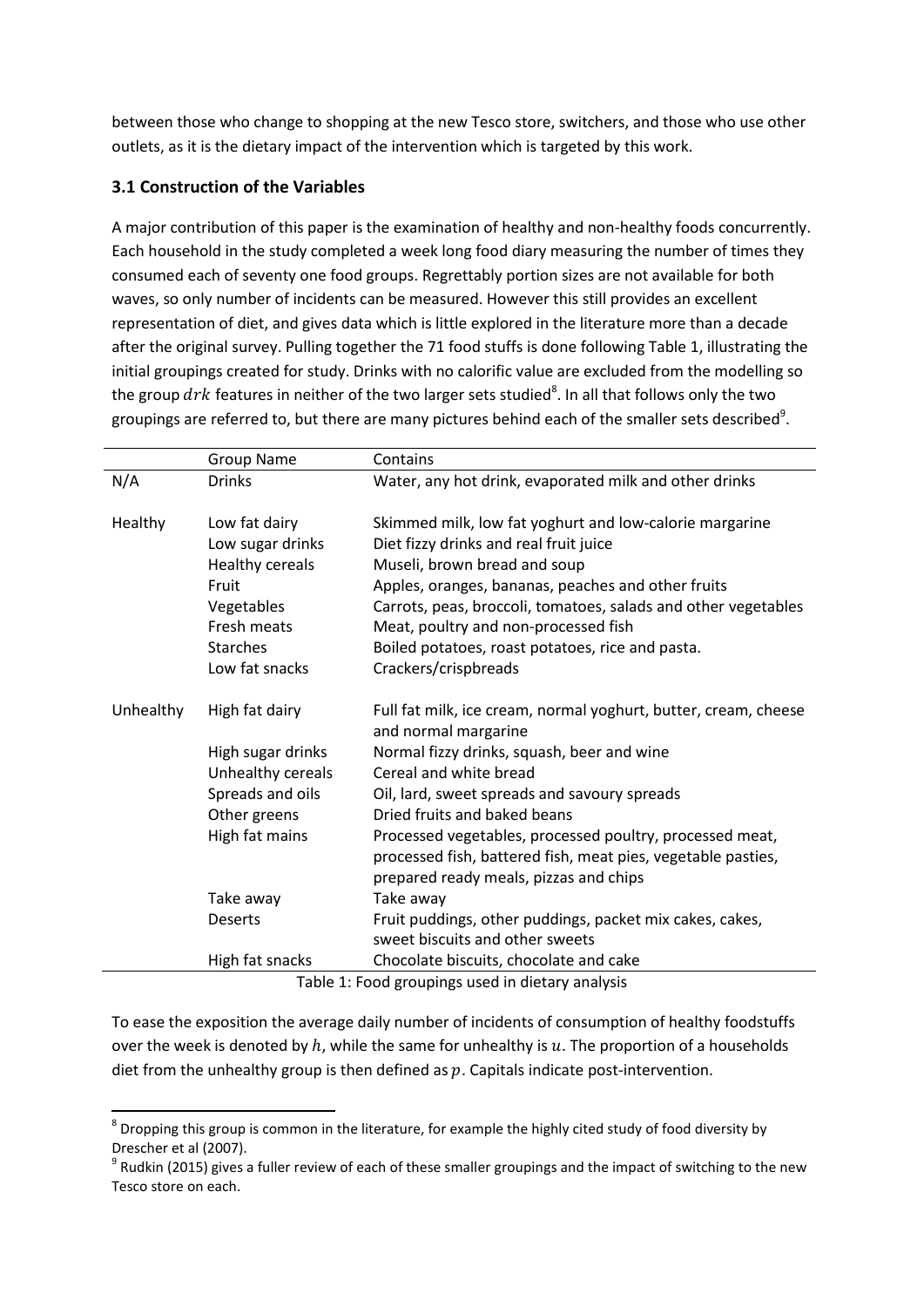| Group               | Name             | Description                                | Mean  | Standard<br>Deviation | Min   | Max          |
|---------------------|------------------|--------------------------------------------|-------|-----------------------|-------|--------------|
| Consumption         | H                | Post-intervention healthy consumption      | 7.681 | 4.570                 | 0.286 | 56.860       |
|                     | h                | Pre-intervention healthy consumption       | 7.195 | 4.305                 | 0.714 | 38.000       |
|                     | $\cal U$         | Post-intervention unhealthy consumption    | 5.682 | 3.629                 | 0.571 | 46.570       |
|                     | и                | Pre-intervention unhealthy consumption     | 5.670 | 3.293                 | 0.143 | 35.290       |
|                     | $\boldsymbol{P}$ | Post-intervention unhealthy proportion     | 0.433 | 0.169                 | 0.062 | 0.956        |
|                     | $\boldsymbol{p}$ | Pre-intervention unhealthy proportion      | 0.455 | 0.169                 | 0.020 | 0.921        |
|                     |                  |                                            |       |                       |       |              |
| Consumption         | hq1              | $0 \leq h < 4.287$                         | 0.837 | 1.433                 | 0     | 4.286        |
| slope dummies       | hq2              | $4.287 \leq h < 6.429$                     | 1.306 | 2.339                 | 0     | 6.429        |
|                     | hq3              | $6.429 \le h < 9.430$                      | 1.936 | 3.447                 | 0     | 9.429        |
|                     | hq4              | 9.430 < h                                  | 3.117 | 5.925                 | 0     | 38.000       |
|                     | uq1              | $0 \le u < 3.715$                          | 0.719 | 1.266                 | 0     | 3.714        |
|                     | uq2              | $3.715 \le u \le 5.287$                    | 1.312 | 2.065                 | 0     | 5.286        |
|                     | uq3              | $5.287 \leq u \leq 7.287$                  | 1.513 | 2.715                 | 0     | 7.286        |
|                     | uq4              | $7.287 \le u$                              | 2.126 | 4.555                 | 0     | 35.290       |
|                     | $pq1$            | $0 \le p < 0.340$                          | 0.069 | 0.117                 | 0     | 0.339        |
|                     | pq2              | $0.340 \le p < 0.445$                      | 0.091 | 0.167                 | 0     | 0.444        |
|                     | pq3              | $0,445 \leq p < 0.581$                     | 0.128 | 0.221                 | 0     | 0.580        |
|                     | pq4              | $0.581 \le p \le 1$                        | 0.167 | 0.296                 | 0     | 0.921        |
| Shop Choice         | switch           | Main supermarket is Tesco Seacroft         | 0.449 | 0.498                 | 0     | $\mathbf{1}$ |
|                     | asda             | Main supermarket is Asda Killingbeck       | 0.327 | 0.470                 | 0     | $\mathbf{1}$ |
|                     |                  |                                            |       |                       |       |              |
| Distance (km)       | nc1              | $0 < d \leq 1.2$                           | 0.095 | 0.286                 | 0     | 1.186        |
| to Seacroft $(d)$   | nc2              | $1.2 < d \leq 1.6$                         | 0.166 | 0.454                 | 0     | 1.593        |
| and 'no car'        | nc3              | $1.6 < d \leq 2.0$                         | 0.201 | 0.573                 | 0     | 1.998        |
| (nc)<br>interaction | nc4              | 2.0 < d                                    | 0.146 | 0.545                 | 0     | 2.727        |
| Distance (km)       | ca1              | $0 < d \leq 1.2$                           | 0.123 | 0.326                 | 0     | 1.186        |
| to Seacroft $(d)$   | ca2              | $1.2 < d \leq 1.6$                         | 0.223 | 0.510                 | 0     | 1.593        |
| and 'car access'    | ca3              | $1.6 < d \leq 2.0$                         | 0.229 | 0.605                 | 0     | 1.998        |
| (ca)                | ca4              | 2.0 < d                                    | 0.402 | 0.878                 | 0     | 2.949        |
| interaction         |                  |                                            |       |                       |       |              |
| Deprivation         | nocar            | Household has no access to a motor vehicle | 0.404 | 0.491                 | 0     | 1            |
| dummies             | unemp            | Household contains unemployed adult        | 0.129 | 0.336                 | 0     | 1            |
|                     | rent             | Household requires rental support          | 0.575 | 0.495                 | 0     | $\mathbf{1}$ |
|                     |                  |                                            |       |                       |       |              |
| Lifestyle           | smoke            | Light or heavy smoker                      | 0.448 | 0.498                 | 0     | 1            |
| variables           | child            | Child in the household                     | 0.392 | 0.489                 | 0     | 1            |
|                     | highed           | Respondent has GCSE or above               | 0.172 | 0.378                 | 0     | 1            |
|                     | a1734            | Respondent age 17-34                       | 0.231 | 0.423                 | 0     | 1            |
| Factors             | cost             | Cost/budget                                | 0.728 | 0.445                 | 0     | 1            |
| influencing the     | health           | Health advice                              | 0.162 | 0.369                 | 0     | 1            |
| purchasing          | seat             | Spouse eating habits                       | 0.477 | 0.500                 | 0     | 1            |
| decisions of        | ceat             | Children's eating habits                   | 0.446 | 0.497                 | 0     | 1            |
| households          | bal              | Trying to achieve a balanced diet          | 0.534 | 0.499                 | 0     | 1            |
|                     | like             | Foods liked                                | 0.635 | 0.482                 | 0     | 1            |
|                     | conv             | Convenience                                | 0.375 | 0.485                 | 0     | 1            |
|                     | spouse           | Presence of spouse/partner shopping        | 0.182 | 0.387                 | 0     | 1            |
|                     | child            | Presence of children on shopping trip      | 0.172 | 0.378                 | 0     | 1            |
|                     | hunger           | Hunger                                     | 0.275 | 0.447                 | 0     | 1            |
|                     | offer            | Special offers                             | 0.640 | 0.480                 | 0     | 1            |

Table 2: Variables Included in the Analyses and Summary Statistics  $(n = 581)$  (Source: Own

Calculations on Wrigley et al, 2004b)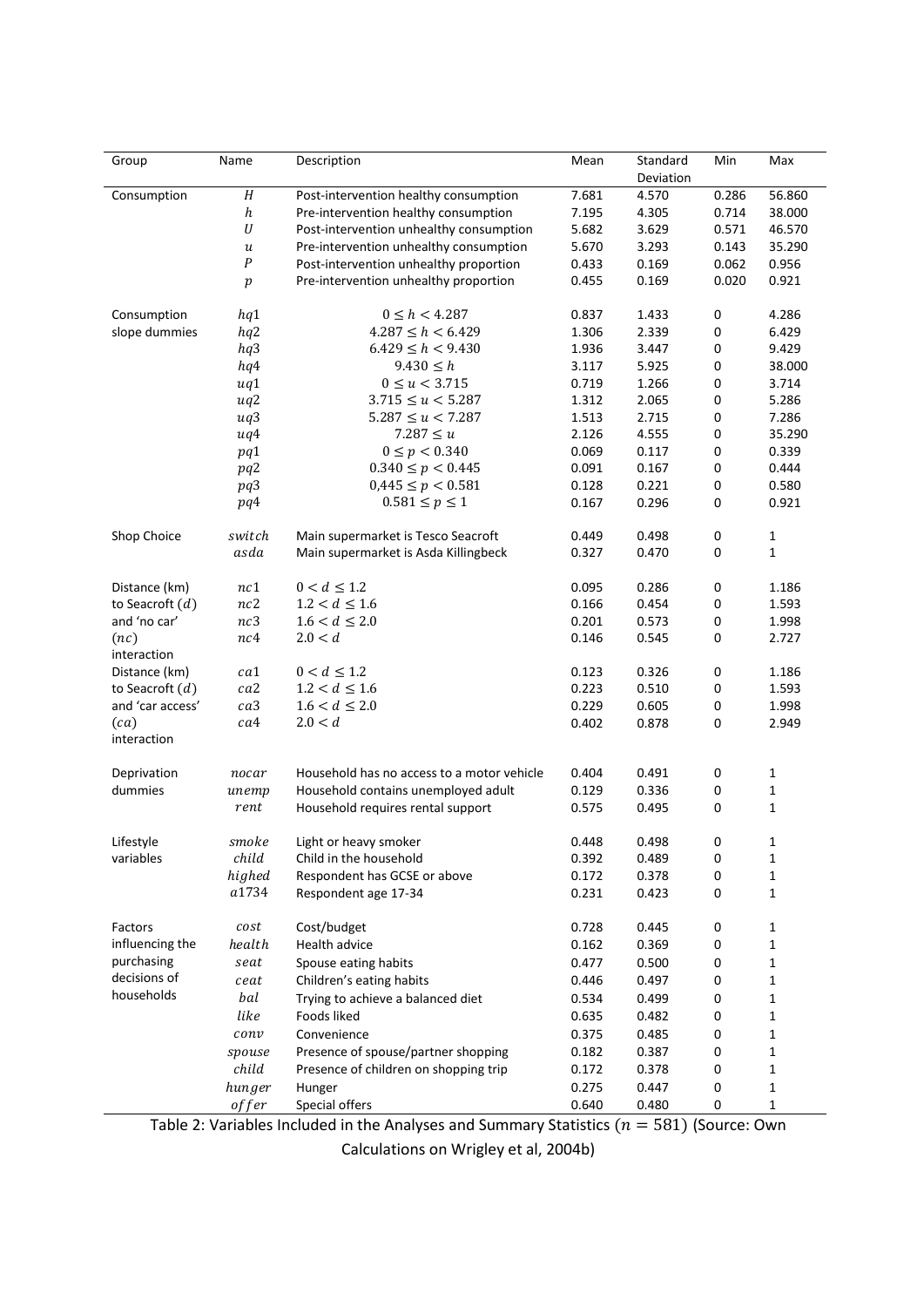#### **3.2 Preliminary Analyses**

<u>.</u>



**Proportion of Unhealthy Food Comparison** 



Figure 1: Densities of before and after consumption (Source: Own calculations on Wrigley et al 2004b)

An initial impression of the changes in diet can be gleamed from the density plots of pre- and postintervention constumption. Healthy food shows a general shift to the right, while few real changes can be seen in the unhealthy plot. Most interstingly the proportion of unhealthy foodstuffs shifts to the left, indicating that people are getting healthier with their diets. However, underlying this is a notable lack of correlation between the values for individual households, the Spearman's rank correlations being -0.05, 0.11 and 0.02 for healthy, unhealthy and proportion unhealthy respectively<sup>10</sup>. Whilst the distribution plots do not immediately show a change to study, the correlation coefficients indicate that there must be many factors at play that can change households dietary position.

Understanding the impact of Tesco Seacroft necessitates a look at the differentials between those who switch and those who do not, but also it is useful to explore that issue withing the context of an

 $10$  These correlations are produced in R using the variables constructed by the author from the data of Wrigley et al (2004b).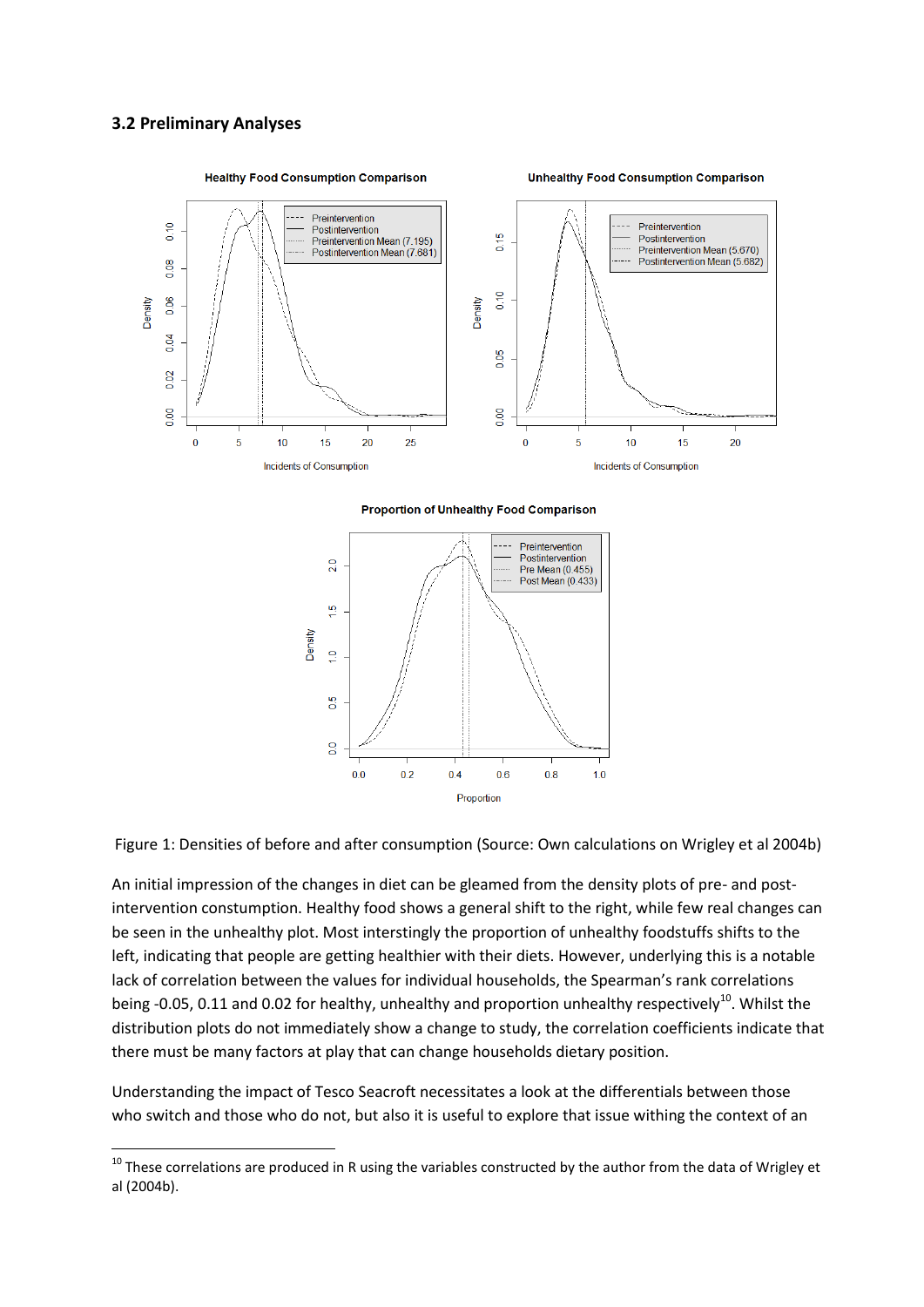|                                    | Distance (km) to Tesco Seacroft | Overall            |                    |             |             |
|------------------------------------|---------------------------------|--------------------|--------------------|-------------|-------------|
|                                    | $0 < d \leq 1.2$                | $1.2 < d \leq 1.6$ | $1.6 < d \leq 2.0$ | 2.0 < d     |             |
| All Shoppers                       |                                 |                    |                    |             |             |
| $\boldsymbol{h}$                   | 7.188                           | 6.955              | 7.972              | 6.725       | 7.195       |
| H                                  | 8.459                           | 7.036              | 6.706              | 8.601       | 7.681       |
| Difference                         | $1.271*$                        | 0.081              | $-1.267**$         | $1.875***$  | $0.486*$    |
| $\, n$                             | 140                             | 163                | 137                | 141         | 581         |
|                                    |                                 |                    |                    |             |             |
| $\boldsymbol{u}$                   | 6.255                           | 5.466              | 5.660              | 5.335       | 5.670       |
| U                                  | 6.080                           | 5.520              | 5.764              | 5.394       | 5.682       |
| Difference                         | $-0.176$                        | 0.053              | 0.104              | 0.059       | 0.012       |
|                                    |                                 |                    |                    |             |             |
| $\boldsymbol{p}$                   | 0.474                           | 0.448              | 0.432              | 0.464       | 0.455       |
| $\boldsymbol{P}$                   | 0.426                           | 0.446              | 0.473              | 0.388       | 0.433       |
| Difference                         | $-0.048**$                      | $-0.003$           | $0.041**$          | $-0.076***$ | $-0.021**$  |
|                                    |                                 |                    |                    |             |             |
| Switchers                          |                                 |                    |                    |             |             |
| $\boldsymbol{h}$                   | 7.434                           | 7.126              | 8.088              | 6.786       | 7.379       |
| H                                  | 8.167                           | 6.650              | 6.705              | 8.166       | 7.430       |
| Difference                         | 0.733                           | $-0.476$           | $-1.393*$          | 1.380**     | 0.051       |
| $\, n$                             | 82                              | 69                 | 60                 | 50          | 261         |
|                                    |                                 |                    |                    |             |             |
| $\boldsymbol{u}$                   | 6.152                           | 5.729              | 4.981              | 5.249       | 5.598       |
| U                                  | 6.556                           | 6.010              | 5.855              | 5.166       | 5.984       |
| Difference                         | 0.404                           | 0.282              | $0.874*$           | $-0.083$    | 0.386       |
|                                    |                                 |                    | 0.401              | 0.453       | 0.445       |
| $\boldsymbol{p}$<br>$\overline{P}$ | 0.465<br>0.460                  | 0.453<br>0.473     | 0.486              | 0.393       | 0.456       |
| Difference                         | $-0.005$                        | 0.020              | $0.084***$         | $-0.060*$   | 0.012       |
|                                    |                                 |                    |                    |             |             |
| Non-Switchers                      |                                 |                    |                    |             |             |
| $\boldsymbol{h}$                   | 6.840                           | 6.830              | 7.881              | 6.692       | 7.046       |
| H                                  | 8.872                           | 7.319              | 6.707              | 8.840       | 7.886       |
| <b>Difference</b>                  | $2.032**$                       | 0.489              | $-1.174*$          | $2.148***$  | $0.840**$   |
| $\,n$                              | 58                              | 94                 | 77                 | 91          | 320         |
|                                    |                                 |                    |                    |             |             |
| $\boldsymbol{u}$                   | 6.401                           | 5.274              | 6.189              | 5.383       | 5.729       |
| U                                  | 5.406                           | 5.160              | 5.694              | 5.520       | 5.435       |
| Difference                         | $-0.995$                        | $-0.114$           | $-0.495$           | 0.137       | $-0.294$    |
|                                    |                                 |                    |                    |             |             |
| $\boldsymbol{p}$                   | 0.486                           | 0.446              | 0.456              | 0.471       | 0.463       |
| $\overline{P}$                     | 0.377                           | 0.426              | 0.463              | 0.386       | 0.415       |
| Difference                         | $-0.109***$                     | $-0.019$           | 0.007              | $-0.085**$  | $-0.048***$ |
|                                    |                                 |                    |                    |             |             |

Significance levels: \* 10%, \*\* 5%, \*\*\* 1%

Table 3: Paired sample t-tests of pre-intervention and post-intervention number of daily incidents of consumption of healthy and non-healthy foodstuffs, and proportion of household diet which is classified as unhealthy, grouped by quartiles of road distance from Tesco Seacroft. (Soure: Own calculations on Wrigley et al (2004b))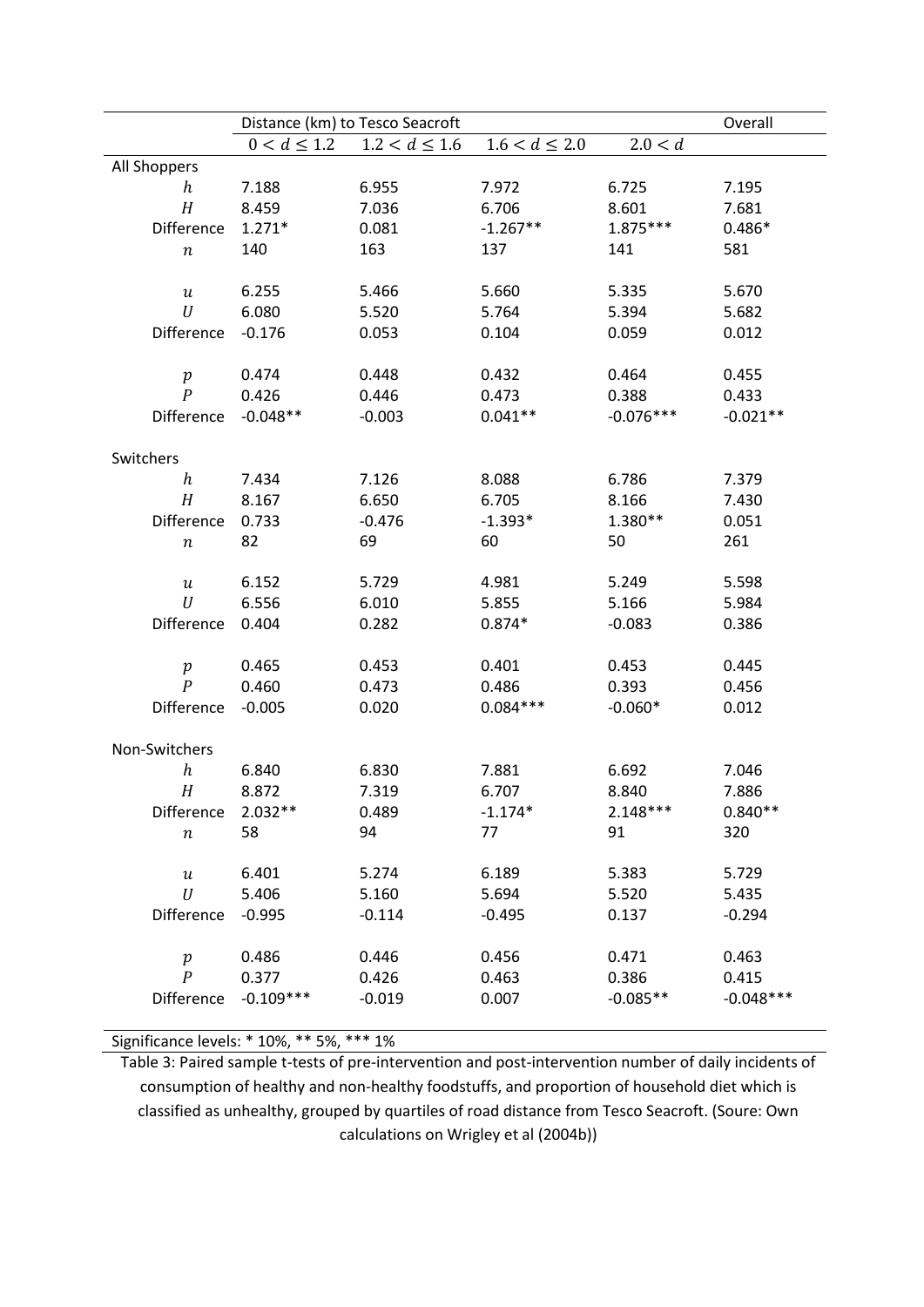investigation of the distance to store, local residents being the target. Table 3 presents the full set of results, with two-sample t-tests for equality of means between pre- and postintervention levels. Healthier items rise almost half an incidence per day, while the propirtion of respondents diets that is unhealthy falls by 2%. These conclusions are significant and therefore it would easy to determine that the intervention was a good thing. Splitting by distance also encourages the use of intervention stores, healthy food is up and the proportion of unhealthy down almost 5%. However, the healthiest region is the furthest from Tesco, while in the third quartile healthy drops more than one instance per day to be below average, leaving the unhealthy proportion up 4%. A mixed message results.

When focusing on the switchers the positive impacts in the nearest distance qurtile disppoear, with the significant effects concetrated in the furthest reaches of the map. Again quantile 3 is a concern, but those making the effort to travel from the furthest extents do show significant dietary improvement. Non-switchers by contrast show marked improvements in the nearest quartile, as they do in the furthest. As with others in the third quartile a negative impact is felt on healthy but the proportion is not significant. Support for intevention becomes diminshed, the aggregate conclusions apparently driven from the extremes of the map and those who did not switch to Tesco. Whatever the cause of these patterns, be it competition from Tesco, or individual effects, there is reason to be wary of accepting claims of positive dietary impact. Indeed it may simply be that those in the third quartile who used convenience stores now find snacks they like at lower prices and consume more.

Another unique feature of this study is its quantile analysis of the variables highlighted in Wrigley et al (2002a), of smoking status, education, age and the presence of children in the household. Attitudes to diet are captured via the influence variables as in that initial paper so focus here is on the other four identified factors. Table 4 presents the two-sample t-tests for the new additions. Younger respondents the picture is indded negative, large falls in healthy leading to a 5% rise in unhealthy proportion; this despite a fall of almost one portion per day on unhealthy. Amongst older household heads healthy foods increase so the proportion of unhealthy falls. Smokers do indeed have a less healthy diet, non smokers showing significant drops in the proportion of unhealthy foods

|                  | Age         |             |             | <b>Smoking Status</b> |             | <b>Education Level</b> |            | Child in Household |  |
|------------------|-------------|-------------|-------------|-----------------------|-------------|------------------------|------------|--------------------|--|
|                  | Under 35    | Over 35     | Non-Smoker  | Smoker                | <b>GCSE</b> | Higher                 | Yes        | No                 |  |
| $\boldsymbol{n}$ | 134         | 447         | 321         | 260                   | 481         | 100                    | 228        | 353                |  |
|                  |             |             |             |                       |             |                        |            |                    |  |
| h                | 7.705       | 7.043       | 7.039       | 7.388                 | 7.203       | 7.156                  | 7.233      | 7.171              |  |
| H                | 5.181       | 8.430       | 8.348       | 6.857                 | 7.816       | 7.033                  | 6.381      | 8.520              |  |
| <b>Diff</b>      | $-2.523***$ | $1.388***$  | $-0.531$    | $1.309**$             | $0.612**$   | $-0.123$               | $-0.852**$ | $1.350***$         |  |
|                  |             |             |             |                       |             |                        |            |                    |  |
| $\boldsymbol{u}$ | 6.220       | 5.506       | 5.770       | 5.547                 | 5.314       | 5.744                  | 5.603      | 5.713              |  |
| U                | 5.291       | 5.799       | 5.516       | 5.886                 | 5.246       | 5.772                  | 5.619      | 5.722              |  |
| <b>Diff</b>      | $-0.929*$   | 0.293       | $-0.254$    | 0.340                 | $-0.069$    | 0.028                  | 0.016      | 0.009              |  |
|                  |             |             |             |                       |             |                        |            |                    |  |
| p                | 0.457       | 0.454       | 0.460       | 0.448                 | 0.444       | 0.457                  | 0.453      | 0.456              |  |
| $\boldsymbol{P}$ | 0.509       | 0.411       | 0.406       | 0.468                 | 0.435       | 0.433                  | 0.475      | 0.407              |  |
| <b>Diff</b>      | $0.055***$  | $-0.043***$ | $-0.054***$ | 0.020                 | $-0.009$    | $-0.024**$             | 0.022      | $-0.049***$        |  |
|                  |             |             |             |                       |             |                        |            |                    |  |

Significance Levels: \* 10%, \*\* 5% and \*\*\* 1%

Table 4: Paired two sample t-tests of pre-intervention and post-intervention number of daily incidents of consumption of healthy and non-healthy foodstuffs, and proportion of household diet which is classified as unhealthy, split according to household characteristic variables. (Soure: Own calculations on Wrigley et al (2004b))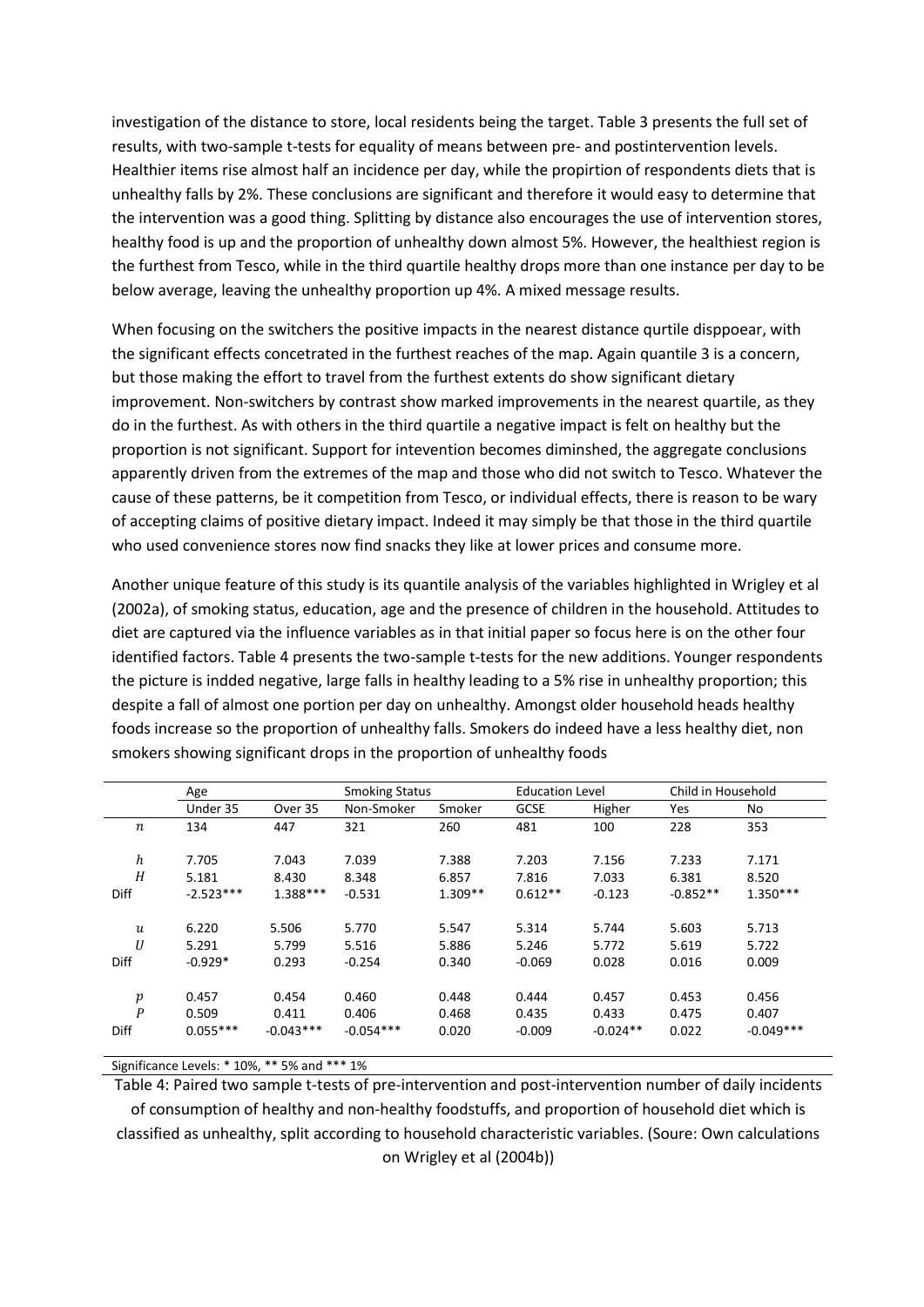as caused primarily by rises in healthy items. Grouping on education shows that those who have had higher achievements do have a marginally healthier diet, but that it is the other respondents who show significant improvement. Given the low proportion of the former changes are roughly in line with the sample average. Finally, families with children see healthy fall by almost one portion per day, while those households comprising only adults show a greater than one portion rise and a fall in the proportion of their diet which is unhealthy by almost five percentage points. Broadly this is as suggested in the initial study, but there remain questions about how these results split down on the density distribution.

Although this study focuses on Tesco, there is also another major supermarket in the area, the Asda store at Killingbeck. Many of those who use Tesco Seacroft were previous shoppers of this store. Table 5 reports the changes amongst Asda shoppers, with significant changes being an increase in healthy intake amongst non-users, a reduction in unhealthy products amongst those who do use the Asda. Illustrating the impact of supermarkets even more the two big stores are combined into a single group labelled "big", while the remaining shoppers are labelled "other". No significant changes are observed amongs the "big" group, but those who use other stores have notably more healthy diets, increasing healthy intake and reducing the proportion that is unhealthy by more than seven percentage points. Also included in Table 5 are splits on those who are influenced by the foods they like, and those who say that having a balanced diet weighs on what they buy. Naturally what people like causes them to eat more, whether it is healthy or unhealthy there are significant rises. For those who say that their own personal tastes are not important there is a reduction in unhealthy foods which leads to a reduction in the overall proportion of their diet which is unhealthy. Being influenced by wanting a balanced diet does raise healthy consumption, and hence reduce the unheathy proportion, while not being has the complete opposite effect. The scope for supermarket shopping to reinforce behaviours is clearly outlined, and the importance of education on balanced diets indicated.

|                  | Asda Shopper? |            | Tesco or Asda Shopper? |             |           | Influence: Foods Liked | Influence: Balanced Diet |             |  |
|------------------|---------------|------------|------------------------|-------------|-----------|------------------------|--------------------------|-------------|--|
|                  | Asda          | <b>Not</b> | Big                    | Other       | Yes       | No                     | Yes                      | No          |  |
| $\boldsymbol{n}$ |               |            |                        |             | 369       | 212                    | 310                      | 271         |  |
| h                | 7.511         | 7.042      | 7.434                  | 6.366       | 6.942     | 7.635                  | 6.862                    | 7.576       |  |
| H                | 7.291         | 7.870      | 7.371                  | 8.755       | 7.654     | 7.727                  | 8.934                    | 6.248       |  |
| <b>Diff</b>      | $-0.220$      | $0.828***$ | $-0.063$               | $2.389***$  | $0.712**$ | 0.092                  | $2.071***$               | $-1.328***$ |  |
| $\boldsymbol{u}$ | 5.935         | 5.541      | 5.740                  | 5.429       | 5.657     | 5.693                  | 5.427                    | 5.948       |  |
| U                | 5.196         | 5.918      | 5.652                  | 5.785       | 6.182     | 4.811                  | 5.471                    | 5.924       |  |
| <b>Diff</b>      | $-0.739**$    | 0.376      | $-0.088$               | 0.356       | $0.525**$ | $-0.882**$             | 0.043                    | $-0.025$    |  |
| $\boldsymbol{p}$ | 0.454         | 0.455      | 0.449                  | 0.475       | 0.462     | 0.442                  | 0.455                    | 0.454       |  |
| $\boldsymbol{P}$ | 0.423         | 0.439      | 0.442                  | 0.404       | 0.459     | 0.389                  | 0.378                    | 0.497       |  |
| Diff             | $-0.032*$     | $-0.016$   | $-0.007$               | $-0.071***$ | $-0.003$  | $-0.053***$            | $-0.077***$              | $0.043***$  |  |

Significance Levels: \* 10%, \*\* 5% and \*\*\* 1%

Table 5: Paired two sample t-tests of pre-intervention and post-intervention number of daily incidents of consumption of healthy and non-healthy foodstuffs, and proportion of household diet which is classified as unhealthy, split according to shop and influence variables. (Soure: Own calculations on Wrigley et al (2004b))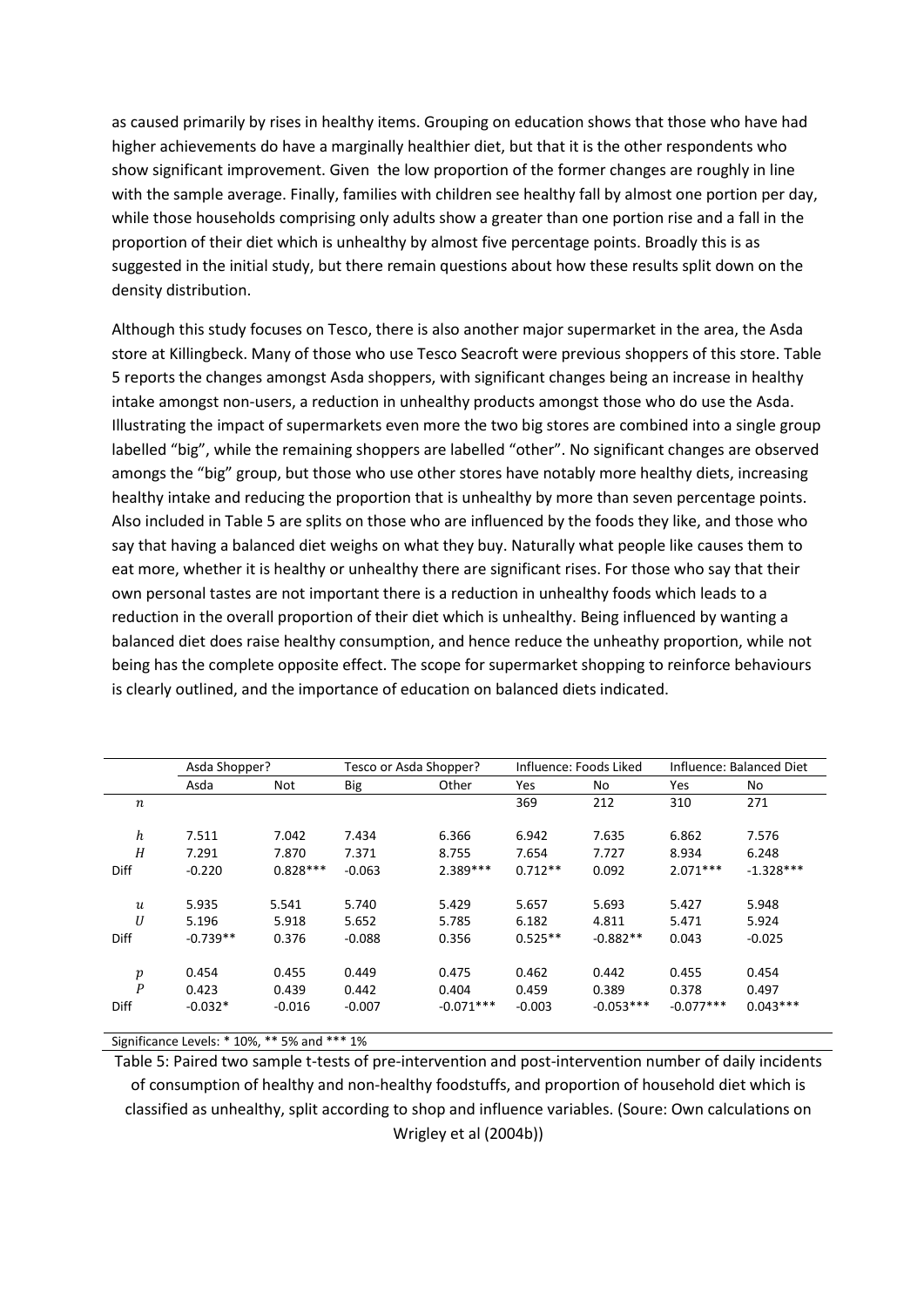|                                      |                                             | Overall            |                    |              |              |  |  |  |  |  |  |
|--------------------------------------|---------------------------------------------|--------------------|--------------------|--------------|--------------|--|--|--|--|--|--|
|                                      | $0 < d \leq 1.2$                            | $1.2 < d \leq 1.6$ | $1.6 < d \leq 2.0$ | 2.0 < d      |              |  |  |  |  |  |  |
| <b>Healthy</b>                       |                                             |                    |                    |              |              |  |  |  |  |  |  |
| Have car access                      |                                             |                    |                    |              |              |  |  |  |  |  |  |
| $\boldsymbol{h}$                     | 6.3590                                      | 7.0430             | 7.2090             | 6.4390       | 6.7440       |  |  |  |  |  |  |
| H                                    | 7.9390                                      | 7.1890             | 6.1660             | 8.7390       | 7.6070       |  |  |  |  |  |  |
| Difference                           | 1.5804*                                     | 0.1458             | $-1.0431*$         | 2.2993 ***   | 0.8636 ***   |  |  |  |  |  |  |
| $\it n$                              | 80                                          | 96                 | 73                 | 105          | 354          |  |  |  |  |  |  |
|                                      |                                             |                    |                    |              |              |  |  |  |  |  |  |
| Do not have car access               |                                             |                    |                    |              |              |  |  |  |  |  |  |
| $\boldsymbol{h}$                     | 8.2370                                      | 6.6400             | 8.8120             | 7.3900       | 7.7770       |  |  |  |  |  |  |
| H                                    | 9.3040                                      | 6.7620             | 7.2260             | 8.0870       | 7.7640       |  |  |  |  |  |  |
| Difference                           | 1.0670                                      | 0.0861             | $-1.5864*$         | 0.6969       | $-0.0128$    |  |  |  |  |  |  |
| п                                    | 64                                          | 73                 | 67                 | 41           | 245          |  |  |  |  |  |  |
|                                      |                                             |                    |                    |              |              |  |  |  |  |  |  |
| <b>Unhealthy</b>                     |                                             |                    |                    |              |              |  |  |  |  |  |  |
| Have car access                      |                                             |                    |                    |              |              |  |  |  |  |  |  |
| $\boldsymbol{u}$                     | 5.9910                                      | 5.6760             | 5.3030             | 5.0990       | 5.4990       |  |  |  |  |  |  |
| U                                    | 5.8180                                      | 5.2490             | 5.2860             | 5.8800       | 5.4850       |  |  |  |  |  |  |
| Difference                           | $-0.1732$                                   | $-0.4271$          | $-0.0176$          | 0.4884       | $-0.0137$    |  |  |  |  |  |  |
| п                                    | 80                                          | 96                 | 73                 | 105          | 354          |  |  |  |  |  |  |
|                                      |                                             |                    |                    |              |              |  |  |  |  |  |  |
| Do not have car access               |                                             |                    |                    |              |              |  |  |  |  |  |  |
| и                                    | 6.4400                                      | 5.3150             | 6.0640             | 6.0730       | 5.9410       |  |  |  |  |  |  |
| U                                    | 6.5940                                      | 5.8120             | 6.2710             | 4.7630       | 5.9660       |  |  |  |  |  |  |
| <b>Difference</b>                    | 0.1540                                      | 0.4791             | 0.2068             | $-1.3101$    | 0.0257       |  |  |  |  |  |  |
| п                                    | 64                                          | 73                 | 67                 | 41           | 245          |  |  |  |  |  |  |
|                                      |                                             |                    |                    |              |              |  |  |  |  |  |  |
| <b>Proportion Unhealthy</b>          |                                             |                    |                    |              |              |  |  |  |  |  |  |
| Have car access                      |                                             |                    |                    |              |              |  |  |  |  |  |  |
| $\boldsymbol{p}$<br>$\boldsymbol{P}$ | 0.4918                                      | 0.4460             | 0.4395             | 0.4686       | 0.4617       |  |  |  |  |  |  |
|                                      | 0.4285                                      | 0.4241             | 0.4698             | 0.3842       | 0.4227       |  |  |  |  |  |  |
| Difference                           | $-0.0633**$                                 | $-0.0218$          | 0.0303             | $-0.0844***$ | $-0.0390***$ |  |  |  |  |  |  |
| $\it n$                              | 80                                          | 96                 | 73                 | 105          | 354          |  |  |  |  |  |  |
| Do not have car access               |                                             |                    |                    |              |              |  |  |  |  |  |  |
| $\boldsymbol{p}$                     | 0.4438                                      | 0.4630             | 0.4231             | 0.4562       | 0.4459       |  |  |  |  |  |  |
| $\overline{P}$                       | 0.4205                                      | 0.4791             | 0.4782             | 0.3990       | 0.4510       |  |  |  |  |  |  |
| Difference                           | $-0.0233$                                   | 0.0161             | $0.0551*$          | $-0.0572$    | 0.0042       |  |  |  |  |  |  |
| п                                    | 64                                          | 73                 | 67                 | 41           | 245          |  |  |  |  |  |  |
|                                      |                                             |                    |                    |              |              |  |  |  |  |  |  |
|                                      | Significance levels *-10%,**-5% and ***-1%. |                    |                    |              |              |  |  |  |  |  |  |

Table 6: Paired sample t-tests of pre-intervention and post-intervention proportion of incidents of healthy food consumption, grouped by quartiles of road distance from Tesco Seacroft and household access to a motor vehicle (source: Wrigley et al, 2004b and own calculations).

To pull out the role that accessibility to the new store plays the access households have to a motor vehicle is now given focus, Caspi et al (2012b) and Wrigley et al (2003) both pick out the need for walkability. An immediate result is that it is infact those who do have car access who gain benefits in the nearest distance quartile, shading the problems that those reliant on walking are still having. As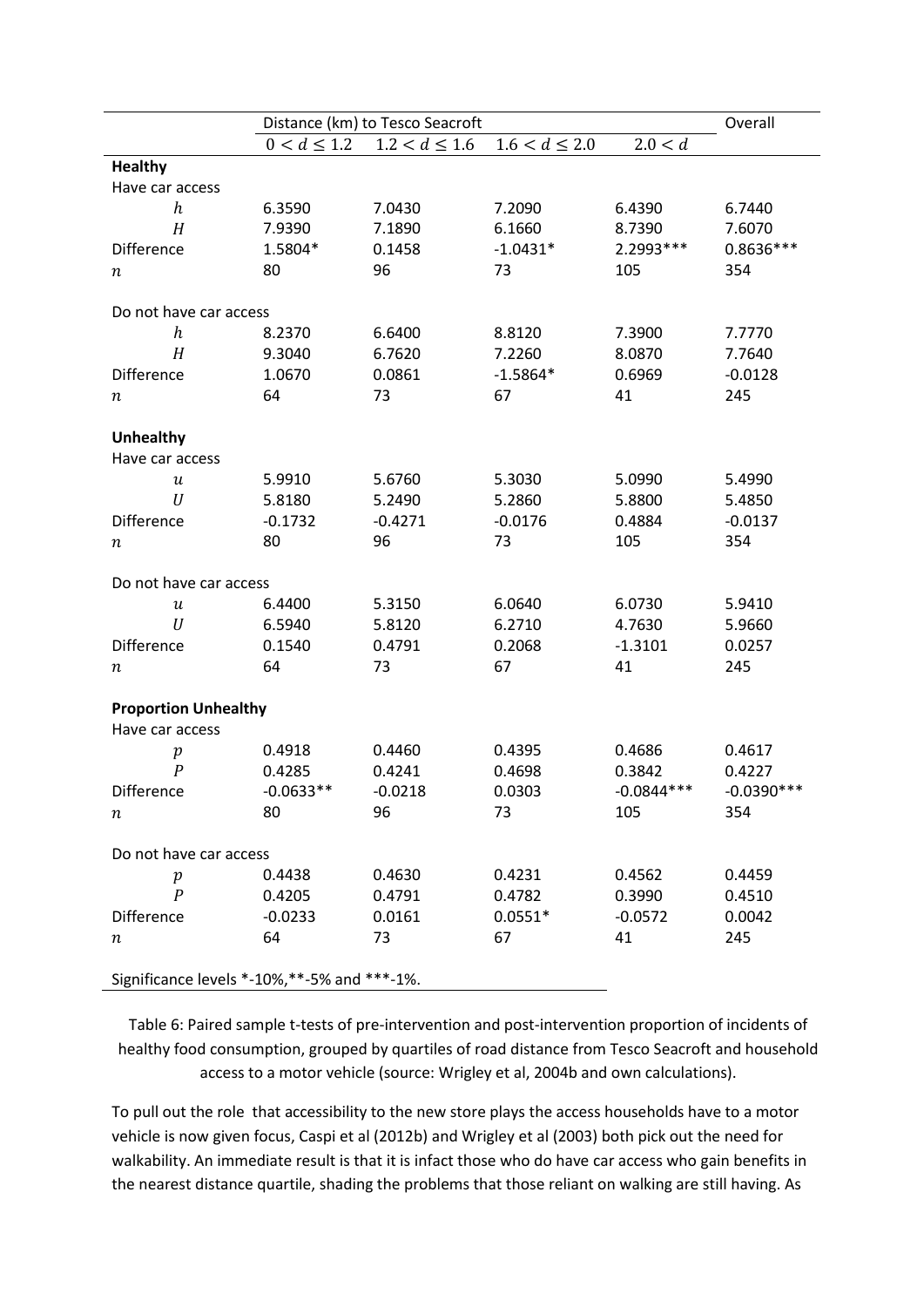already noted there are concerns about the third distance quartile, especially on healthy foods, but car ownership does not influnece this effect overly. A significant increase in the proportion of unhealthy products in the third distance group will concern policymakers, and is something that would ned to be addressed. Overall comparisons show car access households getting healthier while their non accessible neighbours show no significant changes.

A final look is taken at some more of the influence variables that could be considered important in shaping shopping habits. Specifically thought given to other household members in making purchasing decisions, and the influence of costs and offers. Table 7 reports the paired two-sample t-tests and shows a few statistically significant changes result. First those influenced by children reduce healthy intake, but those not reduce their proportion of unhealthy foods. This is similar to the story of spousal influence, although there it is those not influenced who get healthier, rather than those who are becoming less healthy. Generally not being influenced by others gives a household a lower proportion of poor diet items of between three and four percentage points. Households reporting the influence of their cost and budget are actually found to increase healthy consumption, with the unhealthy proportion falling. Such an observation runs contrary to the thought that in deprived areas cost is a constraint on health (Wrigley et al 2002a). Special offers influence households to improve their health too, although as will be seen later this is contrary to the impact in the quantile regression. Such contrasts highlight the benefit of the quantile approach adopted here.

|                  | Influence: Children |             |            | Influence: Spouse |            | Influence: Cost/Budget | Influence: Special Offer |          |
|------------------|---------------------|-------------|------------|-------------------|------------|------------------------|--------------------------|----------|
|                  | Asda                | Not         | <b>Big</b> | Other             | <b>Yes</b> | No                     | <b>Yes</b>               | No       |
| $\boldsymbol{n}$ | 259                 | 322         | 304        | 277               | 423        | 158                    | 372                      | 209      |
| $\boldsymbol{h}$ | 7.479               | 6.967       | 7.518      | 6.841             | 7.038      | 7.616                  | 6.983                    | 7.572    |
| H                | 6.532               | 8.605       | 7.669      | 7.694             | 7.860      | 7.202                  | 7.783                    | 7.534    |
| Diff             | $-0.948**$          | 1.638       | 0.151      | $0.853**$         | $0.822***$ | $-0.414$               | $0.780**$                | $-0.038$ |
| $\boldsymbol{u}$ | 5.851               | 5.525       | 5.778      | 5.552             | 5.631      | 5.776                  | 5.596                    | 5.802    |
| U                | 5.448               | 5.870       | 5.801      | 5.551             | 5.869      | 5.182                  | 5.790                    | 5.489    |
| Diff             | $-0.739**$          | 0.376       | $-0.088$   | 0.356             | $0.525**$  | $-0.882**$             | 0.043                    | $-0.025$ |
| $\boldsymbol{p}$ | 0.455               | 0.455       | 0.447      | 0.463             | 0.457      | 0.447                  | 0.460                    | 0.444    |
| $\boldsymbol{P}$ | 0.464               | 0.409       | 0.437      | 0.430             | 0.436      | 0.428                  | 0.431                    | 0.437    |
| Diff             | 0.010               | $-0.046***$ | $-0.010$   | $-0.033**$        | $-0.022*$  | $-0.020$               | $-0.029**$               | $-0.007$ |

Significance Levels: \* 10%, \*\* 5% and \*\*\* 1%

Table 7: Paired two sample t-tests of pre-intervention and post-intervention number of daily incidents of consumption of healthy and non-healthy foodstuffs, and proportion of household diet which is classified as unhealthy, split according to family and budgetary influence variables. (Soure: Own calculations on Wrigley et al (2004b))

From the preliminary analyses presented here it is clear that there many potential stories to tell about each of the newly constructed variables. One such phenomenon is that it is often those who do not switch to the new store that show the increases in healthfulness, such a result being in line with Volpe (2013) observation that large format stores do not drive impact, that it is the shoppers who determine the effect. Access concerns are also not seen as strongly since the fourth distance quartile does not show significant effects, although the third quartile often shows quite worrying unhealthy changes to diet. Still telling is that it is those with car access who are able to improve their diet, even post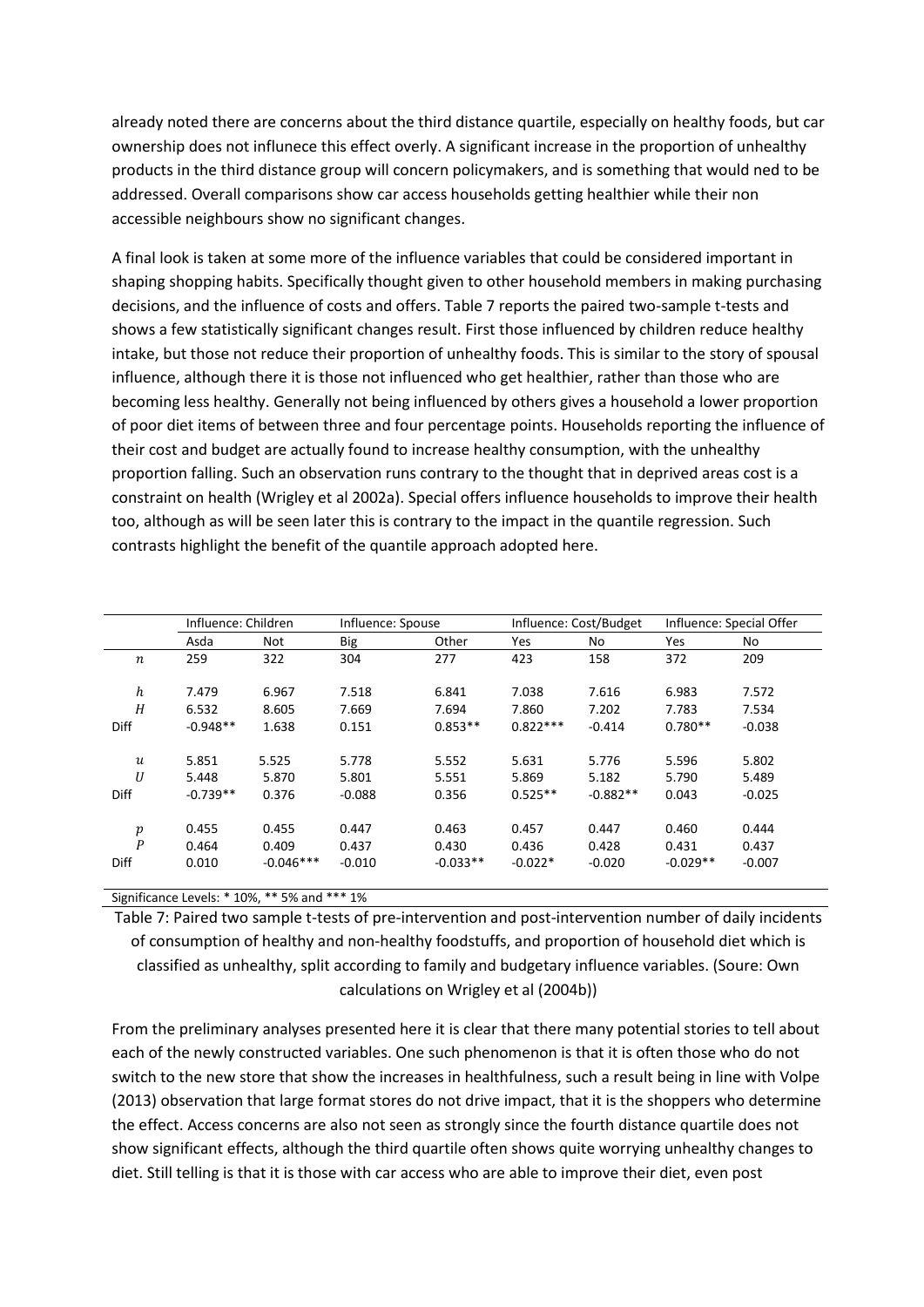intervention, while those who have no vehicle access show few significant impacts. These early conclusions presented in this section already offer great policy insight, suggesting that supermarket interventions may not be the answer. Next that tale must be fleshed out using quantile regression to explore what does truly motivate poor diet, and whether shopping at Tesco Seacroft improved things.

## **4 Modelling**

Quantile regression uses all data points to estimate regression equations for each specified level of the distribution. Following Koenker and Bassett (1978) each of the three models solves:

$$
\min_{\beta \in \mathbb{R}^k} \left[ \sum_{t \in (t:y \ge x_t \beta)} \tau |y_t - \mathbf{x}_t \boldsymbol{\beta}_\tau| + \sum_{t \in (t:y \ge x_t \beta)} (1-\tau) |y_t - \mathbf{x}_t \boldsymbol{\beta}_\tau| \right]
$$

Where  $y_t$  is either the number of incidents of healthy food consumption, unhealthy food consumption, or the proportion of consumption which is unhealthy, after the intervention. Explanatory variables are collected together for each household, t, in the  $K \times 1$  vector  $\mathbf{x}_t$ . Coefficients on these variables at the  $\tau$  quantile are given by  $\boldsymbol{\beta}_{\tau}.$  In estimating these coefficients the programme, R package quantreg, makes use of all available data, but care is still taken in regression to acknowledge the problems data holes may cause. Again due to the relatively low number of observations we keep the quantiles wide, and focus on quartiles ( $\tau = 0.25, 0.5, 0.75$ ). To develop the final model the regression is estimated with the full set of explanatory variables described in Table 2, with the least significant variable eliminated before re-estimating the new reduced model. To ensure this is the correct action the new reduced model is tested against the previous version to see if it is an improvement of fit. For each of the three dependent variables a separate model is generated. As well as the quantile regression equations a test for equality of coefficients across quantiles is included, and an OLS linear model is estimated with the same independent variables for comparison.

## **5 Results**

Quantile regressions are run for the three measures of diet constructed in section 3, healthy food consumption instances, unhealthy food consumption instances and the proportion of respondents diet that can be regarded as unhealthy. To allow quick comparison across the key factors all three models are reported in Table 8, together with tests for the equality of parameters across quantile and the ordinary least squares (OLS) regression which makes use of the same variables as are found to be significant in the respective quantile regression. Immediately it is apparent that there are some factors, including switching to the new store, which have influence on all three dependent variables. Meanwhile, others are specific to just one, or two. Comparing the OLS models shows how many of the issues that quantile regression highlights would be hidden if only the simple linear model was used, and therefore effects at the mean exposited.

Constants are highly significant in the models, a direct consequence of the lack of diet data on issues like price and consumer preferences. These can not be tested for equality but clearly do go a long way to explaining the differences. Interestingly the next variable, pre intervention consumption level, is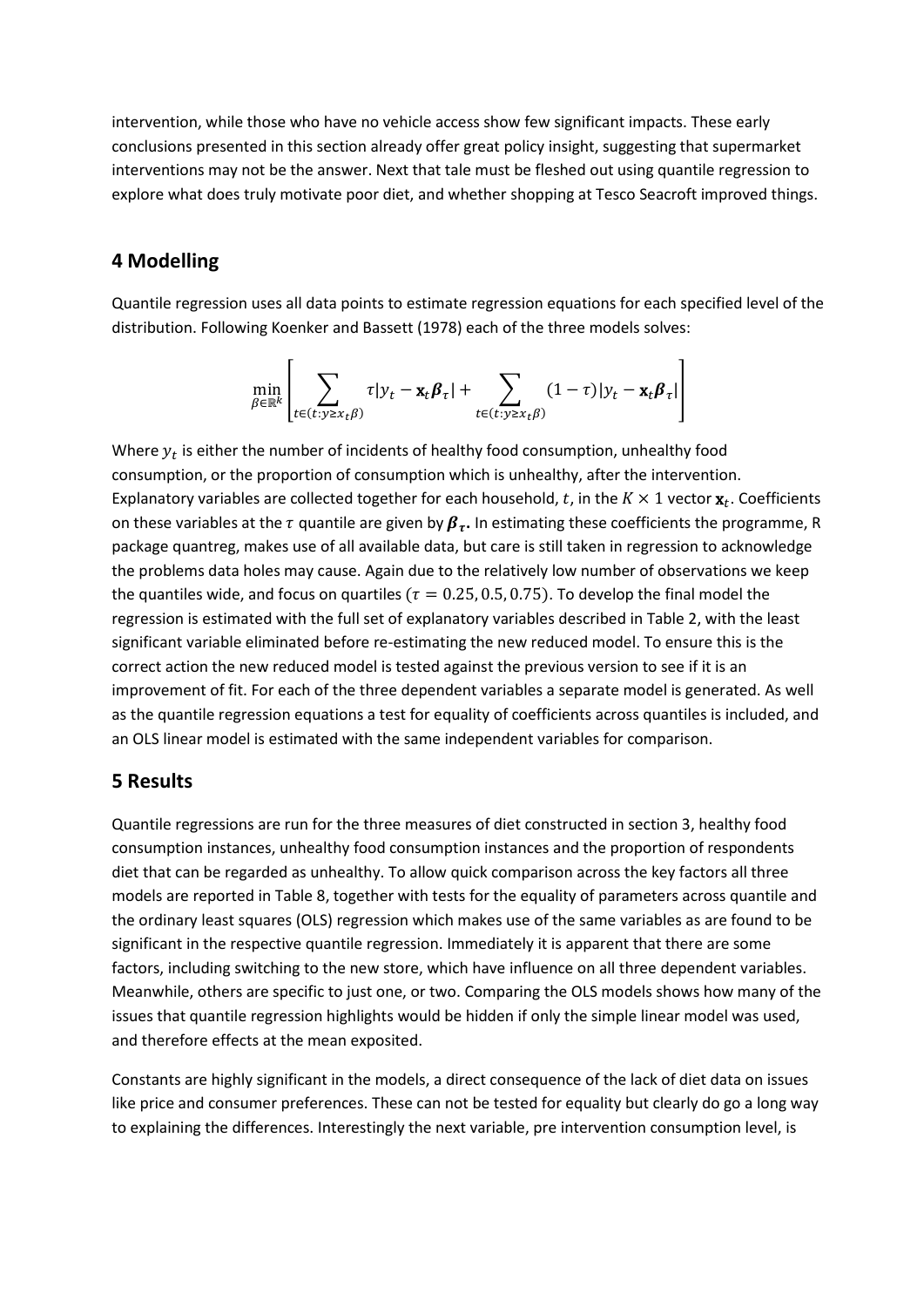|             | Incidents of Healthy Food Consumption<br>Incidents of Unhealthy Food Consumption |              |                                                             |            |             |               | Proportion of Consumption from Unhealthy Group |               |           |            |               |             |               |           |             |
|-------------|----------------------------------------------------------------------------------|--------------|-------------------------------------------------------------|------------|-------------|---------------|------------------------------------------------|---------------|-----------|------------|---------------|-------------|---------------|-----------|-------------|
|             | $\tau = 0.25$                                                                    | $\tau = 0.5$ | $\tau = 0.75$                                               | F Test     | OLS         | $\tau = 0.25$ | $\tau=0.5$                                     | $\tau = 0.75$ | Equality? | OLS        | $\tau = 0.25$ | $\tau=0.5$  | $\tau = 0.75$ | Equality? | OLS         |
| Constant    | $6.116***$                                                                       | $6.798***$   | $10.130***$                                                 |            | 7.840***    | $2.530***$    | $3.514***$                                     | $4.371***$    |           | $3.477***$ | $0.249***$    | $0.351***$  | $0.454***$    |           | $0.362***$  |
|             | (0.390)                                                                          | (0.471)      | (0.503)                                                     |            | (0.555)     | (0.319)       | (0.481)                                        | (0.669)       |           | (0.522)    | (0.025)       | (0.030)     | (0.027)       |           | (0.018)     |
| pre         |                                                                                  |              |                                                             |            |             | $0.065**$     | 0.045                                          | $0.156**$     | $2.382*$  | $0.138***$ |               |             |               |           |             |
|             |                                                                                  |              |                                                             |            |             | (0.028)       | (0.042)                                        | (0.070)       |           | (0.046)    |               |             |               |           |             |
| nc2         |                                                                                  |              |                                                             |            |             | $-0.004$      | $0.634**$                                      | 0.547         | 1.475     | 0.257      | 0.028         | $0.034*$    | 0.013         | 0.890     | 0.020       |
|             |                                                                                  |              |                                                             |            |             | (0.054)       | (0.258)                                        | (0.343)       |           | (0.325)    | (0.018)       | (0.019)     | (0.023)       |           | (0.014)     |
| ca3         | $-0.625***$                                                                      | $-0.606*$    | $-0.232$                                                    | 1.861      | $-0.609**$  |               |                                                |               |           |            | 0.002         | 0.025       | $0.033*$      | $3.104**$ | 0.014       |
|             | (0.210)                                                                          | (0.313)      | (0.300)                                                     |            | (0.283)     |               |                                                |               |           |            | (0.012)       | (0.019)     | (0.019)       |           | (0.010)     |
| preq2       |                                                                                  |              |                                                             |            |             | 0.086         | $0.150**$                                      | 0.100         | 1.215     | $0.165**$  |               |             |               |           |             |
|             |                                                                                  |              |                                                             |            |             | (0.054)       | (0.058)                                        | (0.089)       |           | (0.073)    |               |             |               |           |             |
| switch      | $-0.643*$                                                                        | $-1.360**$   | $-1.740***$                                                 | $2.699*$   | $-0.895**$  | 0.151         | 0.181                                          | $0.764**$     | $2.659*$  | 0.447      | $0.037**$     | $0.039**$   | 0.025         | 0.497     | $0.027**$   |
|             | (0.368)                                                                          | (0.543)      | (0.584)                                                     |            | (0.442)     | (0.219)       | (0.230)                                        | (0.382)       |           | (0.295)    | (0.016)       | (0.016)     | (0.021)       |           | (0.012)     |
| asda        | $-0.143$                                                                         | $-1.103**$   | $-1.935***$                                                 | $7.322***$ | $-0.919*$   |               |                                                |               |           |            |               |             |               |           |             |
|             | (0.390)                                                                          | (0.525)      | (0.622)                                                     |            | (0.472)     |               |                                                |               |           |            |               |             |               |           |             |
| unemp       | $-0.573$                                                                         | $-0.714*$    | $-0.727$                                                    | 0.111      | $-0.777$    |               |                                                |               |           |            |               |             |               |           |             |
|             | (0.365)                                                                          | (0.365)      | (0.747)                                                     |            | (0.522)     |               |                                                |               |           |            |               |             |               |           |             |
| rent        | $-0.751**$                                                                       | $-0.675*$    | $-0.143$                                                    | 2.174      | 0.286       |               |                                                |               |           |            | $0.027*$      | 0.013       | $0.045**$     | 2.170     | $0.031**$   |
|             | (0.316)                                                                          | (0.363)      | (0.440)                                                     |            | (0.375)     |               |                                                |               |           |            | (0.016)       | (0.017)     | (0.021)       |           | (0.013)     |
| smoke       | $-0.929***$                                                                      | $-0.714**$   | $-0.623$                                                    | 0.527      | $-0.730**$  |               |                                                |               |           |            | 0.009         | $0.035*$    | $0.045**$     | 2.176     | $0.028**$   |
|             | (0.276)                                                                          | (0.345)      | (0.467)                                                     |            | (0.358)     |               |                                                |               |           |            | (0.019)       | (0.020)     | (0.020)       |           | (0.013)     |
| kids        |                                                                                  |              |                                                             |            |             |               |                                                |               |           |            | $0.048***$    | 0.021       | 0.021         | 1.929     | $0.033**$   |
|             |                                                                                  |              |                                                             |            |             |               |                                                |               |           |            | (0.016)       | (0.020)     | (0.024)       |           | (0.014)     |
| highed      | $-0.965**$                                                                       | 0.000        | 0.143                                                       | 3.820**    | $-0.450$    |               |                                                |               |           |            |               |             |               |           |             |
|             | (0.486)                                                                          | (0.393)      | (0.556)                                                     |            | (0.469)     |               |                                                |               |           |            |               |             |               |           |             |
| a1734       | $-1.143***$                                                                      | $-1.571***$  | $-2.403***$                                                 | $5.384***$ | $-2.280***$ | $-0.291$      | $-0.542**$                                     | $-1.042**$    | $3.278**$ | $-0.798**$ | $0.065***$    | $0.055**$   | $0.051**$     | 0.208     | $0.046***$  |
|             | (0.391)                                                                          | (0.362)      | (0.454)                                                     |            | (0.447)     | (0.275)       | (0.274)                                        | (0.414)       |           | (0.353)    | (0.023)       | (0.026)     | (0.025)       |           | (0.016)     |
| cost        | 0.394                                                                            | 0.400        | $0.870**$                                                   | 1.755      | $0.944***$  | 0.347         | $0.614**$                                      | 0.352         | 0.887     | $0.770**$  |               |             |               |           |             |
|             | (0.336)                                                                          | (0.316)      | (0.375)                                                     |            | (0.384)     | (0.256)       | (0.324)                                        | (0.396)       |           | (0.341)    |               |             |               |           |             |
| health      | 0.464                                                                            | $0.828*$     | $2.065***$                                                  | $3.723**$  | $1.719***$  | $-0.444$      | $-0.740**$                                     | $-0.372$      | 0.938     | $-0.243$   | $-0.034*$     | $-0.041**$  | $-0.051*$     | 0.217     | $-0.030*$   |
| $\mathbf b$ | (0.457)                                                                          | (0.375)      | (0.743)                                                     |            | (0.483)     | (0.256)       | (0.333)                                        | (0.554)       |           | (0.417)    | (0.020)       | (0.022)     | (0.027)       |           | (0.018)     |
| ceat        | $-0.606**$                                                                       | $-0.286$     | $-0.494$                                                    | 1.011      | $-0.886**$  |               |                                                |               |           |            |               |             |               |           |             |
| D           | (0.258)                                                                          | (0.377)      | (0.391)                                                     |            | (0.370)     |               |                                                |               |           |            |               |             |               |           |             |
| bal         | $1.892***$                                                                       | $1.783***$   | $1.597***$                                                  | 0.328      | $1.833***$  | $-0.510**$    | $-0.488*$                                      | $-0.721*$     | 0.402     | $-0.399$   | $-0.090***$   | $-0.092***$ | $-0.108***$   | 0.596     | $-0.095***$ |
| E           | (0.315)                                                                          | (0.297)      | (0.447)                                                     |            | (0.362)     | (0.214)       | (0.272)                                        | (0.371)       |           | (0.308)    | (0.010)       | (0.021)     | (0.023)       |           | (0.013)     |
| like        |                                                                                  |              |                                                             |            |             | $0.964***$    | $1.409***$                                     | 1.517         | 2.959*    | $1.412***$ | $0.075***$    | $0.072***$  | $0.077***$    | 0.046     | $0.069***$  |
| f           |                                                                                  |              |                                                             |            |             | (0.225)       | (0.246)                                        | (0.363)       |           | (0.309)    | (0.016)       | (0.019)     | (0.021)       |           | (0.013)     |
| conv        |                                                                                  |              |                                                             |            |             |               |                                                |               |           |            | $0.032*$      | 0.031       | $0.040**$     | 0.174     | $0.029**$   |
| g           |                                                                                  |              |                                                             |            |             |               |                                                |               |           |            | (0.018)       | (0.019)     | (0.019)       |           | (0.013)     |
| offer       |                                                                                  |              |                                                             |            |             | 0.123         | 0.049                                          | $0.743**$     | $3.409**$ | $-0.095$   |               |             |               |           |             |
| р           |                                                                                  |              |                                                             |            |             | (0.253)       | (0.295)                                        | (0.392)       |           | (0.321)    |               |             |               |           |             |
|             |                                                                                  |              | * Significance 10%; ** Significance 5%; *** Significance 1% |            |             |               |                                                |               |           |            |               |             |               |           |             |

Table 8: Regression Coefficients and Tests of Equality of Slopes (Source Wrigley et al 2004b, calculations using R package quantreg)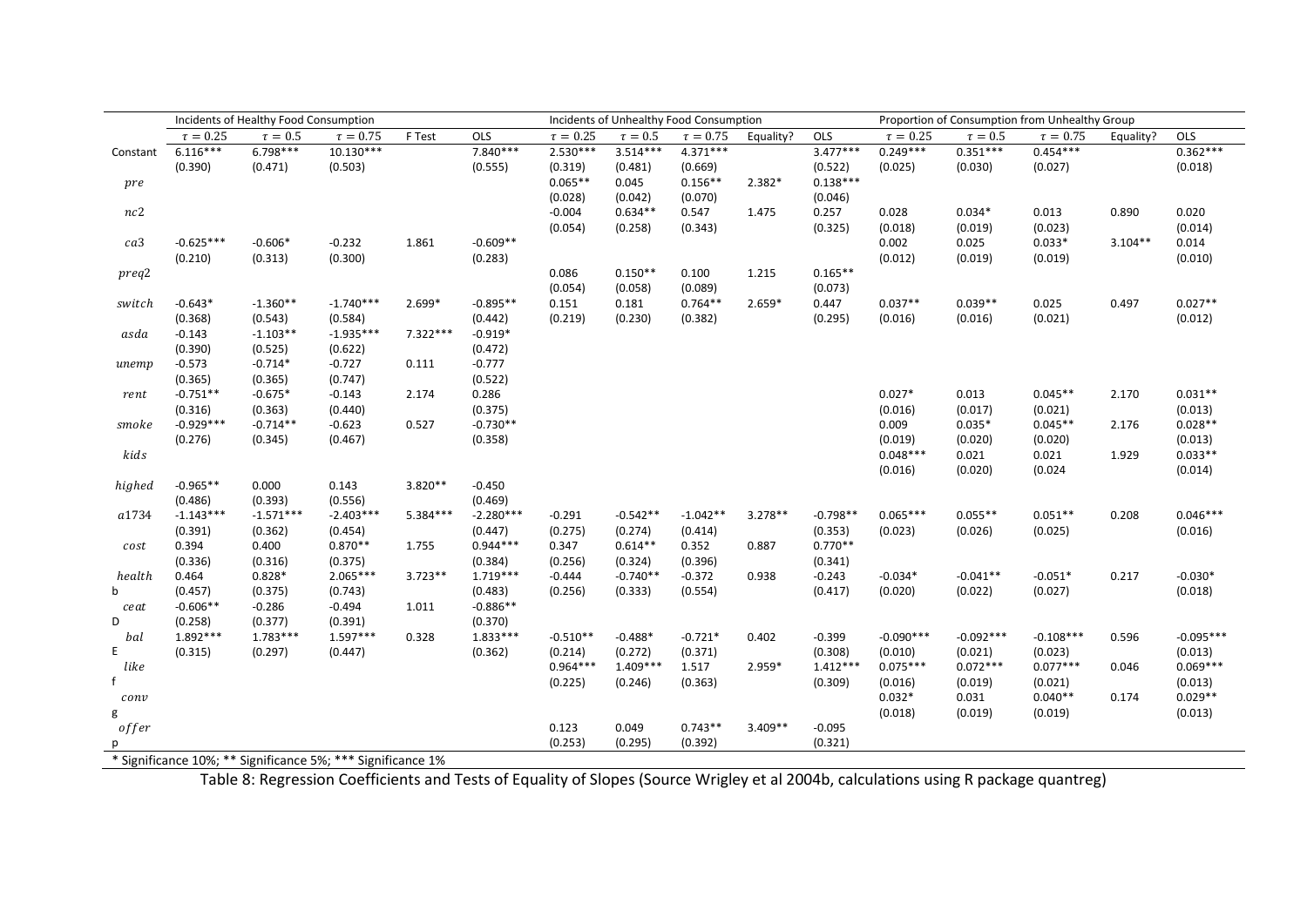only of importance to the healthy food consumption level. Distance is also less of significance than might be anticipated from the two-sample t-tests, only the second quartile of those without car access, and the third for those with, showing any sign of signifcant effect. Moving away from the interventions store increases unhealthy intake and reduces healthy, with the effect that the proportion of unhealthy foods goes up.

Switching to use the new store leads to lower consumption of healthy items across the board, with the OLS coefficient also highly significant but understating the magnitude of the effect amongst those whose diet would be considered the healthiest. Households with the highest levels of unhealthy consumption show marked increase due to Tesco, just over five instances per week. It is alsto notable that these are indeed significantly different across the quartiles. For the proportion of unhealthy foods eaten it is the lower end of the distribution where Tesco brings about significant increases of over 3%, with the OLS understating the increase at 2.7%. For healthy foods the neighbourhood's other store, Asda, also has an important impact, also distracting people from their healthier options and reducing intake by almost two portions per day. In all of this it is clear again that caution about the role of supermarkets in improving diet should be urged.

Unemployment, and the requirement of rental support are good proxies for the vulnerable groups about whom policymakers would naturally be concerned. Results show reductions in healthy foods assigned to both deprivation measures, while significant increase in the proportion of unhealthy food in a respondents diet is seen. More concerningly the decline in diet quality is more pronounced amongst those who already have a poor diet, an impact that is replicated amongst smokers as well. Younger respondents consume less, potentially due to their income being expected to be lower, but what they do consume is more likely to be unhealthy. Post intervention sees a rise of 5% for all healthfulness levels. Having a child in the household has been argued to exacerbate the effect (Wrigley et al, 2002a), but here this only holds amongst the proportion of low health intake, where at the lowest end all else equal the presence of a child adds 5% to the proportion of unhealthy products. Education was also highlighted by Wrigley et al (2002a) and others, but it is found only to impact on healthy intake, and in fact those with higher levels of education show a reduction in healtfulness at the bottom end of the distribution. Suggestion here is that attitudes and household characterisitics overcome the absolute level of education the head of household has received.

Self reported influences on shopping behaviour provide good clues as to what can be changed to promote better living. With so many poor households in the area the cost variable is very important to many, but what we see here is that it actually aligns with an increase in consumption. Generally this is below the level suggested by OLS, and is always less than one portion per day. There is no impact of cost on the proportion of diet which is unhealthy however. Health advice and believing in a balanced diet naturally move respondents towards a more nutritious lifestyle. Being influenced by children on the shopping trip moves things the other way, removing healthy items from the trolley. Clearly respondents like unhealthy foods, with significant increases in unhealthy items and the proportion of the diet which is unhealthy brought about by like. A major concern of the early literature was that those with a love of convenience would eat a poorer diet, and this is supported by the proportion of unhealthy food going up by between 3 and 4 percentage points, an impact OLS understates.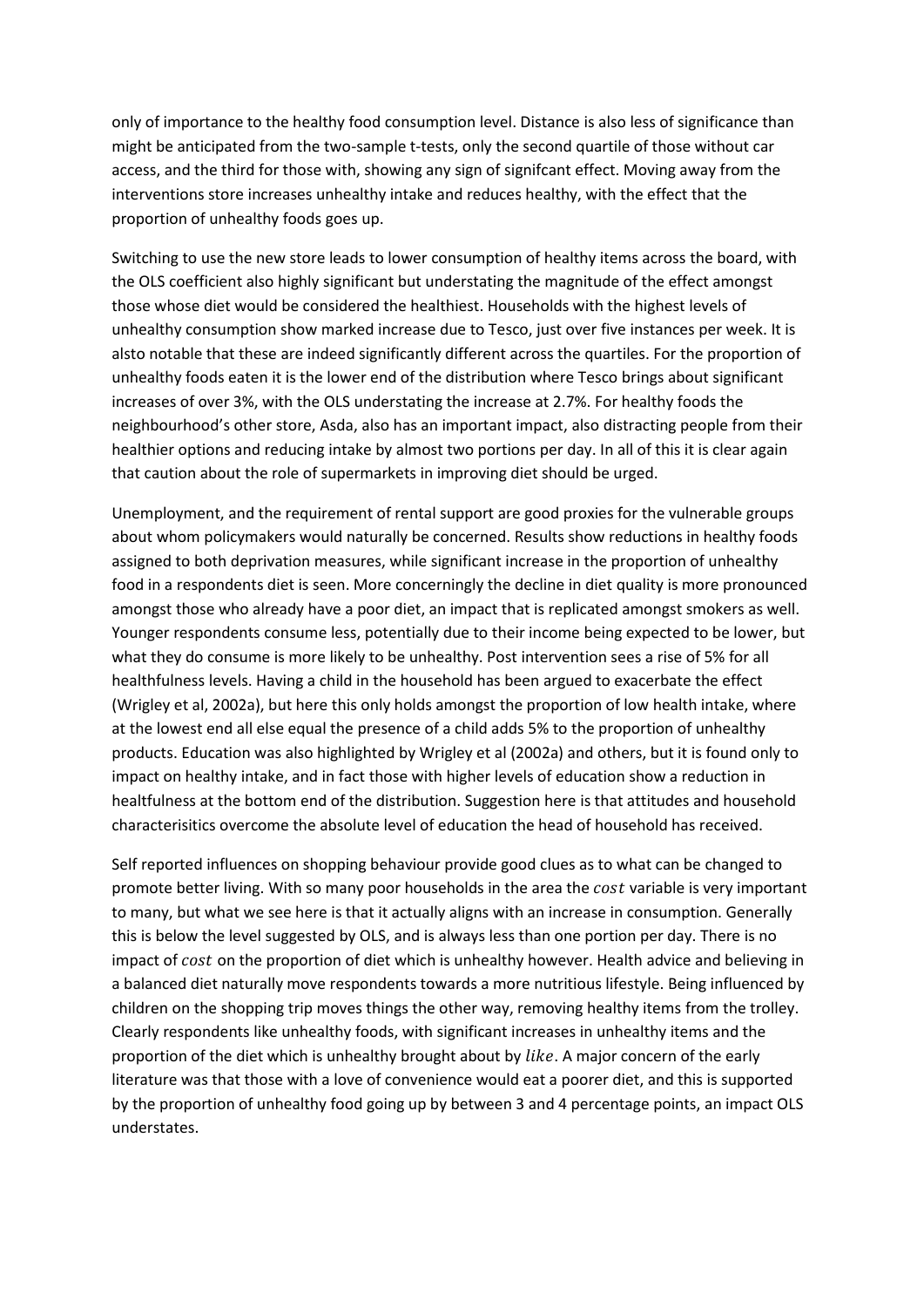







Figure 4: The Effect of Switching to Tesco Seacroft at  $\tau = 0.1, 0.2, 0.3, 0.4, 0.5, 0.6, 0.7, 0.8, 0.9$  on healthy and unhealthy consumption and dietary make up. (Source: Own Calculations on Wrigley et al, 2004b)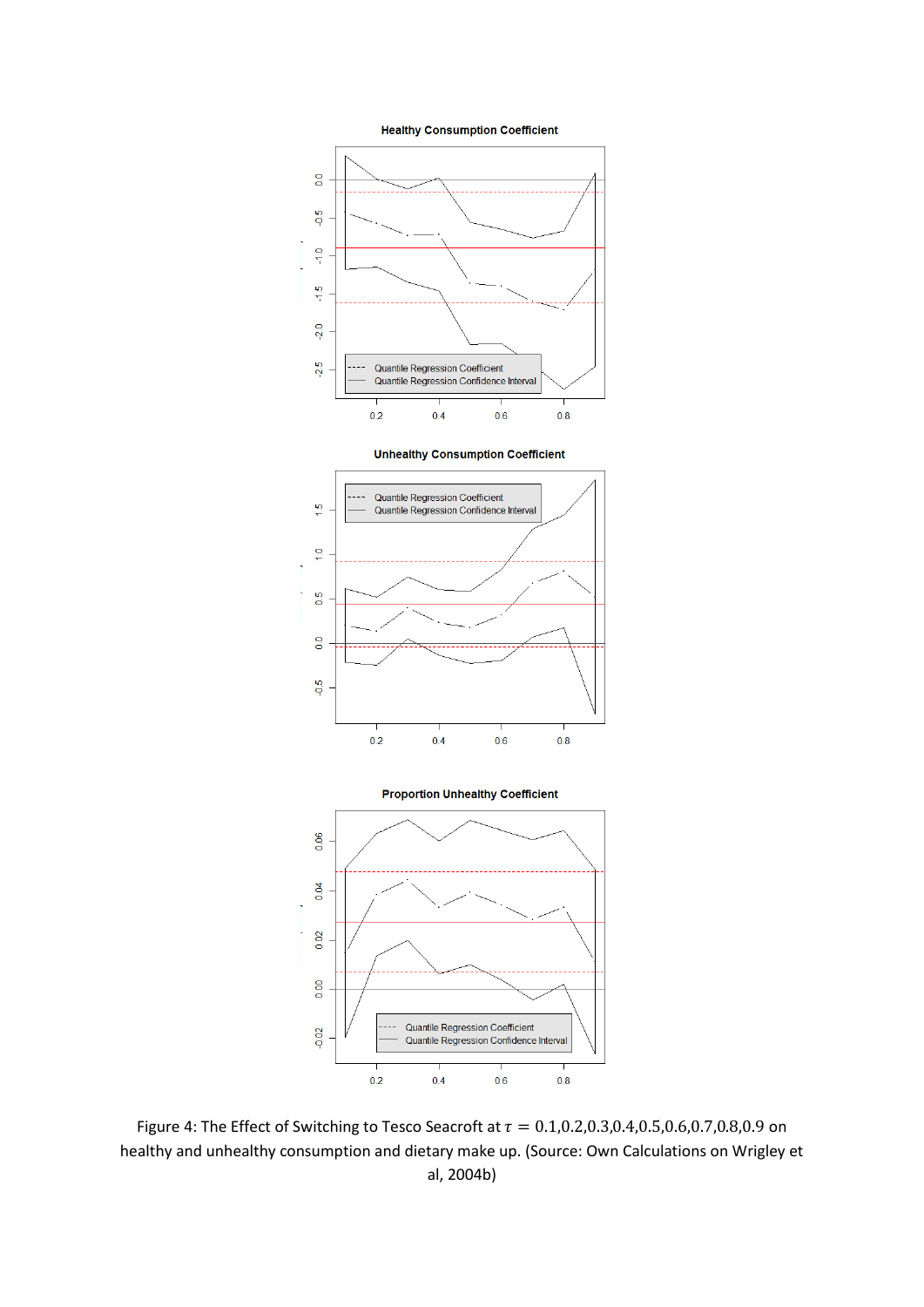A major drawback of the study is the lack of price data with which to model health. However, where cost can go some way to addressing that, and there is usually a broad similarity between charges at all major supermarkets. Research shows that stores do not flex their general prices to local market conditions, and as such the opening of Tesco Seacroft is unlikely to have made any difference to regular pricing at Asda Killingbeck, but they do change their product range according to the location of the store<sup>11</sup>. There is also an ability for stores to compete using special offers, and here it is clear that those who consume the most unhealthy foods see special offers as a motivating factor for this. An increase of 0.75 portions per day can be attributed to the  $offer$  variable, with this parameter significantly different from others. Also important here is that there is no significance in the OLS regression meaning that this could have been overlooked by ignoring the quantile story.

Figure 4 shows how the coefficients of our regression vary across the different quantiles, with estimation undertaken at intervals in  $\tau$  of 0.1. OLS coefficients and confidence intervals are also plotted for comparison. From the top graph it is obvious that as the diet becomes healthier so the influence of Tesco in pulling it back increases, the most negative impacts coming at the higher end of the healthful distribution. A mirror is only partially found for the unhealthy intake, with coefficients returned below the OLS level for the majority of levels. Only for the upper quartile of poor diet is any rise above the OLS value seen, with  $\tau = 0.7$  and  $\tau = 0.8$  moving above. For the proportion of unhealthy food consumed there is an understatement of the role of Tesco in the OLS model, but the actual impact does not vary much across the  $\tau$  distribution. In all cases the new store raises the proportion by between 3 and 4 percentage points. Some support for the intervention is found amongst the low coefficients in the healthy case, and the general overstating of impact by the unhealthy OLS. However, the raising of the unhealthy proportion, and the higher coefficients amongst those with an already unhealthy diet, would continue to point to intervention supermarkets not improving the lot of the households their very opening is designed to help.

## **6 Conclusions and Policy Implications**

<u>.</u>

Supermarkets have great potential to improve diet in areas where access to healthy foodstuffs has been limited or non-existent. Although a limited number of studies have raised concerns about the broad validity of this statement, few have presented evidence which significantly differs from the well supported improvement view. Within each aggregate story are a series of subjects which are of particular interest to policy makers and practitioners alike. Utilising quantile regression these effects can be explored and expanded upon to see just what is driving the aggregate result and what is hiding behind it. One such tale is that those with preferences for less healthy foodstuffs will take advantage of the lower prices and greater availability in a supermarket to buy more than they used to. As a conclusion this is intuitive but it is ignored by the current empirical studies of Seacroft due to the average effect being an improvement in diet. New retailers do increase convenience and reduce the distance households must travel to access their services, but this is only helpful if opening them up to more residents leads to the purchase of healthful foods. At almost all quantile levels Tesco Seacroft has reduced healthy food intake, increased unhealthy consumption and hence raised the proportion of unhealthy items in households diet. Most worryingly these facts hold with the largest coefficients for the least healthy respondents.

 $11$  Dobson and Waterson (2008) provides a detailed review of UK practice, and covers the time of the intervention study.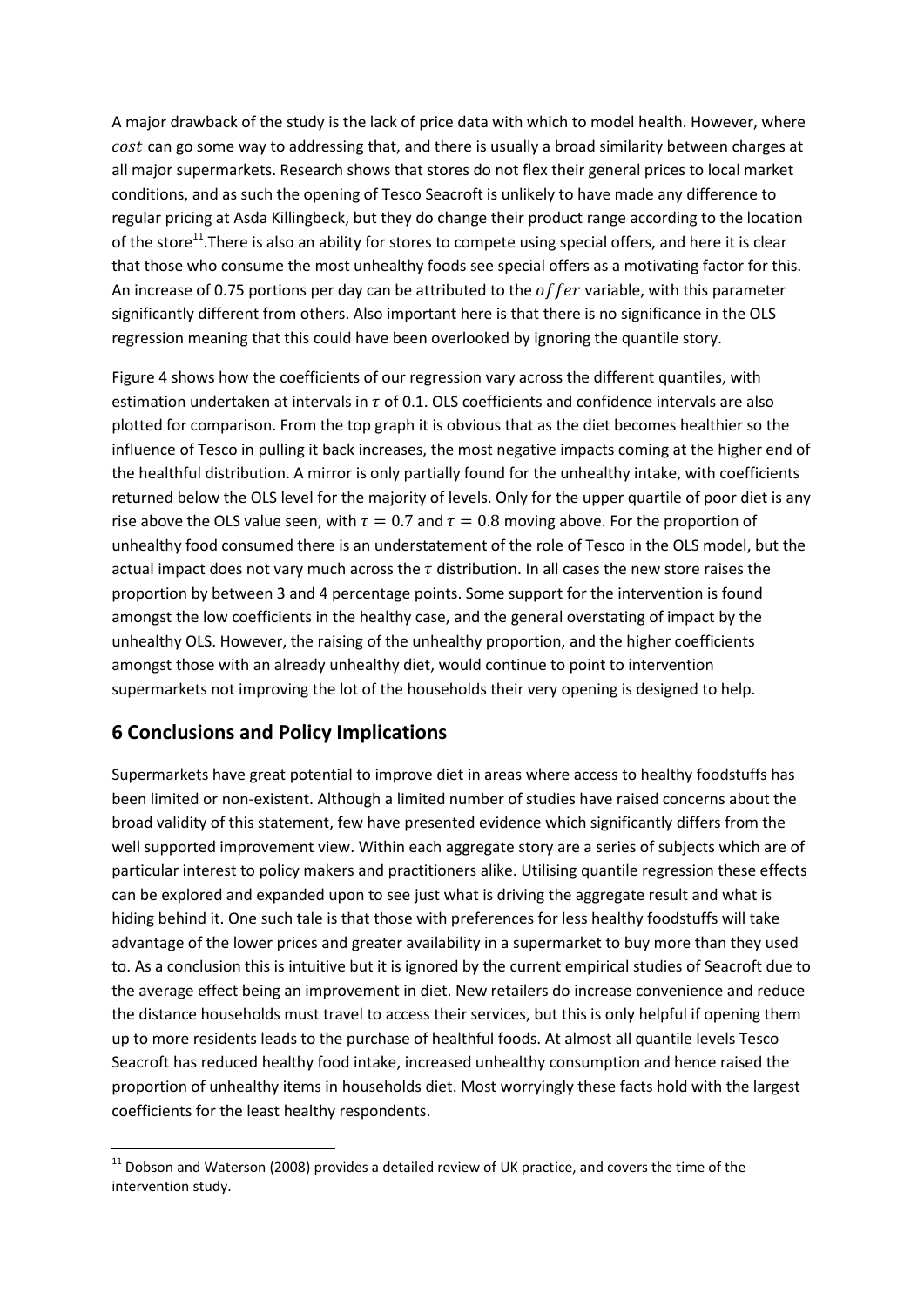One of the key results of the paired two-sample t-tests was that those who did not switch to using the new Tesco store actually shifted their behaviour in a more healthy direction. The quantile regression results also support this potentially surprising relationship. By expectation there would be no notable change at any of the alternative stores, but it appears that household were able to find more healthy options between the two study waves. Although it is distance to the intervention store that is considered it should not be neglected that for many there are nearby supermarkets just outside the study area, Asda Killingbeck being a popular example. Asda shoppers post-intervention also displayed lower consumption of healthy items, with significant coefficients to those for Tesco Seacroft. No significant changes were observed for unhealthy, or proportion unhealthy as a result. Tesco will undoubtedly influence the strategy of Asda, and while UK supermarkets do not flex their prices to local conditions they certainly do alter special offers and product ranges<sup>12</sup>. Conclusions on switchers are therefore relevant to all and the impact of the intervention supermarket needs to be viewed as having direct and indirect effects on all residents regardless of where they shop.

In all of the regression presented there is a consistent move towards unhealthy eating coming from budgetary issues. Despite supermarkets offering lower prices than others at this time being unemployed, or requiring rental support, leads to reduced healthy intake and a greater proportion of unhealthy foods in the diet. It was precisely this issue that the Seacroft intervention set out to solve, but the evidence points to this having limited success. Where coefficients on cost, unemployment and rental support are insignificant, or moving in a healthful direction, the quantile is one at which households were more healthy anyway. Success at improving diet came from health advice, and those who saw the importance of a balanced diet. Education and emphasis on these items might be able to influence the tastes and preferences of consumers such that the foods liked variable also moves food consumption away from unhealthy foods. At a supermarket level discouraging promotions on processed or high fat items is shown to be an effective method to address the rising proportion of unhealthy products predicted from switching to Tesco. Financial support for those shopping at farmers markets was suggested by Dimitri et al (2015), Gustat et al (2015) and Pearson et al (2014), and so it appears such schemes in supermarkets will also help. Again there is a large amount of intuition in such policies, but to now no empirical evidence has been presented which highlights either the need, or how critical these controls are.

Households will always benefit from new supermarkets, with lower prices and higher product ranges they are more likely to find the foods they like at prices they can afford. Undoubtedly this means cheaper fruit and vegetables and this has led many to conclude that large format retailers are a workable solution to the problem of poor diet in food deserts. However, policy makers should be clear that such aggregate conclusions from OLS regression hide a multitude of issues that can actually leave a negative dietary legacy. Expanding beyond fruit and vegetables this study shows that healthy intake will always increase amongst those who prefer such foods, but that likewise households preferring unhealthy products will also increase their consumption thereof. Both are only exposed by quantile regression as these large changes are balanced by small changes amongst those who consume less of each category when OLS coefficients are calculated. Interventions yield aggregate improvements, directly or indirectly, but do need to be managed and considered carefully.

<u>.</u>

 $12$  See Dobson and Waterson 2008 for a detailed review of UK practice, with confirmation that this was the norm at the time of the Seacroft Intervention Study.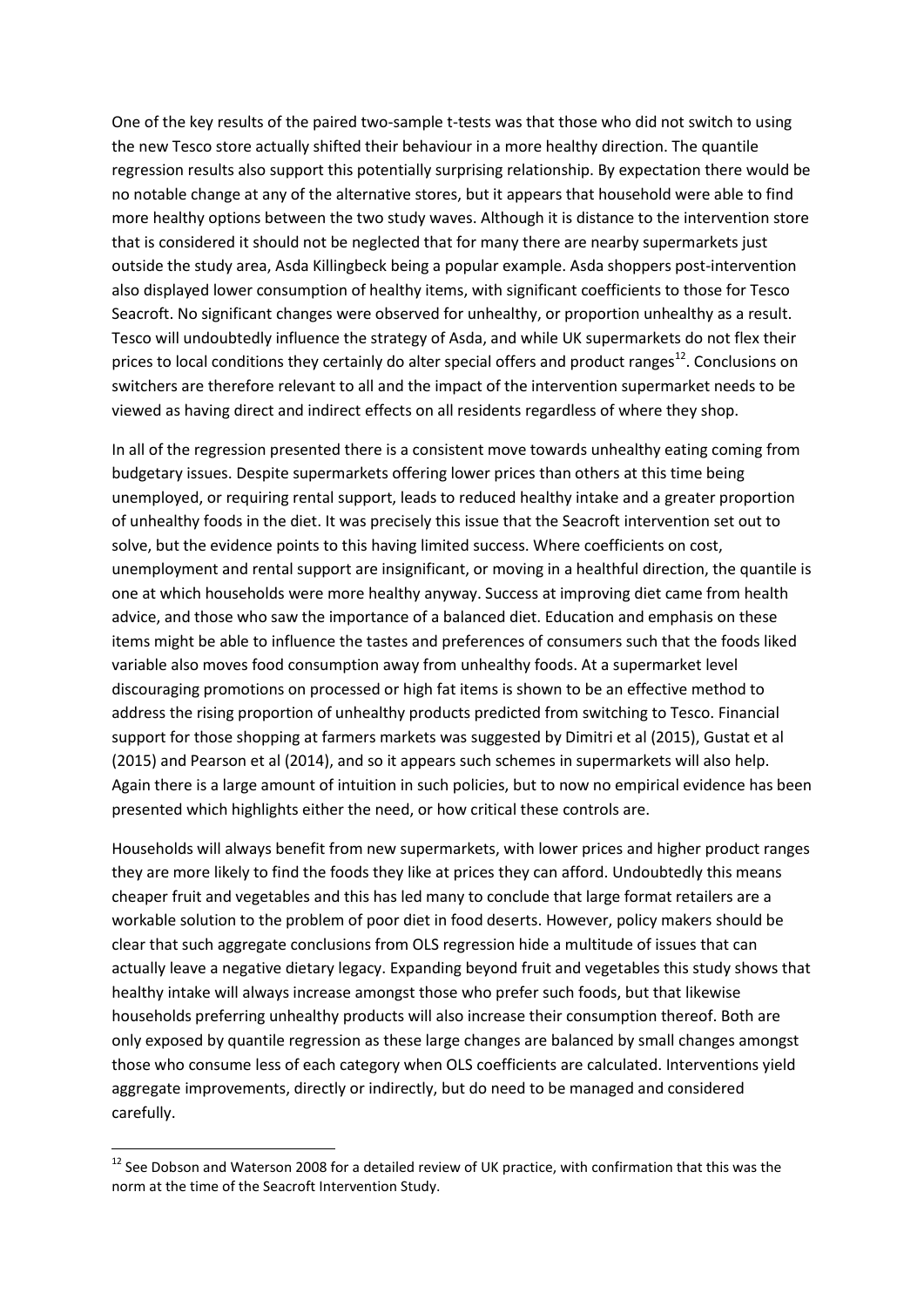Despite the specific nature of the study and its focus on Seacroft, the intuitive nature of the conclusions and commonality between the study area and countless low income poor access areas worldwide, there is little reason results should not generalise a decade on. New research might seek to address the same issues in the modern environment, Donald (2013) being amongst the many papers which identifies the key need for a more contemporary intervention study. Policy makers should therefore ensure the right balance of education and price policies accompany any openings, such that benefits of intervention stores can be felt by the targeted poor diet groups, and pitfalls of increased unhealthy consumption identified here can be avoided.

#### **References:**

Adams J, Halligan J, Burgess Watson D, Ryan V, Penn L, Adamson A J, White M, 2012, "The Change4Life convenience store programme to increase retail access to fruit and vegetables: a mixed methods process evaluation" *PLoS One* **7**(6)

Aggrawal A, Cook A J, Jiao J, Seguin R A, Moudon A V, Hurvitz P M, Drewnowski A, 2014, "Access to supermarkets and fruit and vegetable consumption" *American Journal of Public Health* **104**(5) 917- 923

Caspi C E, Sorensen G, Subramanian S V, Kwachi I, 2012a, "The local food environment and diet: a systematic review" *Health and Place* **18** 1172-1187

Caspi C E, Kawachi I, Subramanian S V, Adamkiewicz G, Sorensen G, 2012b, "The relationship between diet and perceived and objective access to supermarkets among low-income housing residents" *Social Science and Medicine* **75** 1254-1262

Cummins S, Petticrew M, Sparks L, Findlay A, 2005, "Large scale food retail interventions and diet"

Das, 2014, "Measures, spatial profile and determinants of dietary diversity: evidence from India" available at SSRN<http://ssrn.com/abstract=2511823>accessed 05/02/2015

Dimitri C, Oberholtzer L, Zive M, Sandolo C, 2014, "Enhancing food security of low-income consumers: an investigation of financial incentives for use at farmers markets" *Food Policy in press* 

Dobson, P.W. and Waterson, M. (2008), ["Chain-Store Competition: Customized vs. Uniform Pricing"](http://ideas.repec.org/p/wrk/warwec/840.html), [The Warwick Economics Research Paper Series \(TWERPS\)](http://ideas.repec.org/s/wrk/warwec.html) 840, University of Warwick, Department of Economics.

Donald B, 2013, "Food retail and access after the crash: rethinking the food desert problem" *Journal of Economic Geography* **13** 231-237

Drescher L S, Thiele S, Mensink G B M, 2007, "A new index to measure healthy food diversity better reflects a healthy diet than traditional measures" *The Journal of Nutrition* **137** 647-651

Evans A E, Jennings R, Smiley A W, Medina J L, Sharma S V, Rutledge R, Stigler M H, Hoelscher D M, 2012, "Introduction of farm stands in low-income communities increases fruit and vegetables among community residents" *Health and Place* **18** 1137-1143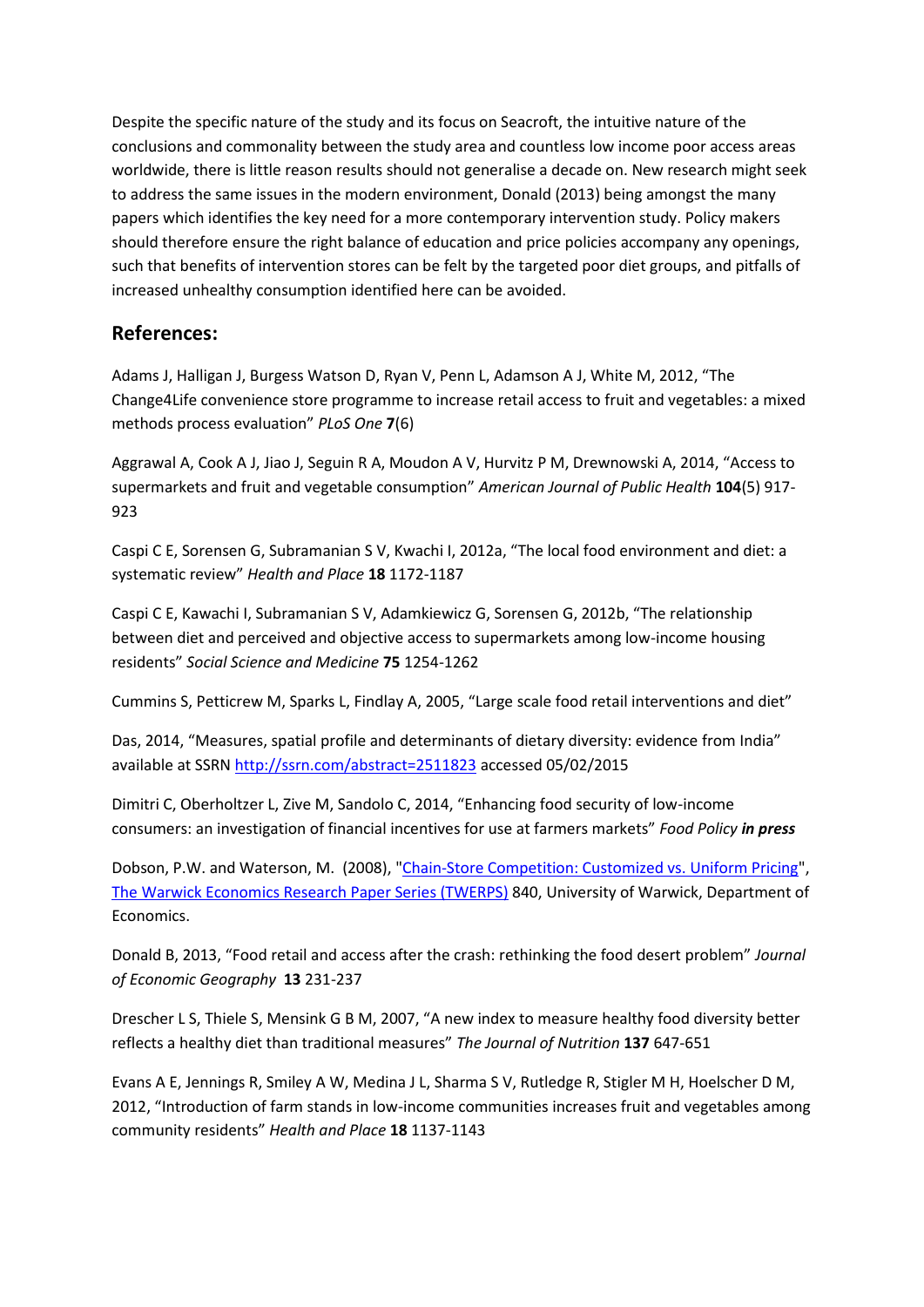Findlay A, Sparks L, 2008, "Weaving new retail and consumer landscapes in the Scottish Borders" *Journal of Rural Studies* **24** 86-97

Fitch D, 2004, "Measuring convenience: Scots' perceptions of local food and retail provision" *International Journal of Retail and Distribution Management* **32** 100-108

Ford P B, Dzewaltovski D A, 2011, "Neighbourhood deprivation, supermarket availability and BMI in low-income women: a multilevel analysis" *Journal of Community Health* **36** 785-796

Gohsh-Dastidar B, Cohen D, Hunter G, Zenk S N, Huang C, Beckman R, Dubowitz R, 2014, "Distance to store, food prices and obesity in urban food deserts" *American Journal of Preventative Medicine* **47**(5) 587-595

Gill L, Rudkin S, 2014, "Deconstructing supermarket intervention effects on fruit and vegetable consumption in areas of limited retail access: evidence from the Seacroft study" *Environment and Planning A* **46** 649-665

Gittelsohn J, Song H-J, Suratkar S, Kumar M B, Henry E G, 2009, "An urban food store intervention positively affects food-related psychosocial variables and food behaviours" *Health Education and Behavior* **37**(3) 390-402

Gustat J, O'Maley K, Luckett B G, Johnson CC, 2015, "fresh produce consumption and the assosciation between frequency of food shopping, car access, and distance to supermarkets" *Preventative Medicine Reports* **2** 47-52

Hosler A S, Kammer J R, 2014, "Trends of fruit and vegetable availability in neighborhoods in Albany, NY, USA, 2003-2012" *Public Health Nutrition* **18**(3) 562-568

Jilcott Pitts S B, Gustafson A, Wu Q, Mayo M L, Ward R K, McGuirt J T, Rafferty A P, Lancaster M F, Evenson K R, Keyserling T C, Ammerman A S, 2014, "Farmers market use is associated with fruit and vegetable consumption in diverse southern rural communities" *Nutrition Journal* **13**(1) 1-11

Kelly M, Seubsman S, Banwell C, Dixon J, Sleigh A, 2014, "Thailand's food retail transition: supermarket and fresh market effects on diet quality" *British Food Journal* **116**(7) 1180-1193

Kim T H, Lee E-K, Han E, 2014, "Food away from home and body mass outcomes: taking heterogeneity into account enhances quality of results" *Nutrition* **30**(9) 1015-1021

Koenker R, Bassett G, 1978, "Regression Quantiles" *Econometrica: Journal of the Econometric Society*  **46** (1) 33-50.

Lear S A, Gasevic D, Schuurman N, 2013, "Association of supermarket characteristics with the body mass index of their shoppers" *Nutrition Journal* **12** (1/17) 1-8

Lenardson J D, Hanson A Y, Hartley D, 2015, "Rural and remote food environments and obesity" *Current Obesity Reports* **(in press)**

Liu K E, Chang H, Chern W S, 2011, "Examining changes in fresh fruit and vegetable consumption over time and across regions in China" *China Agricultural Economic Review* **3** 276-296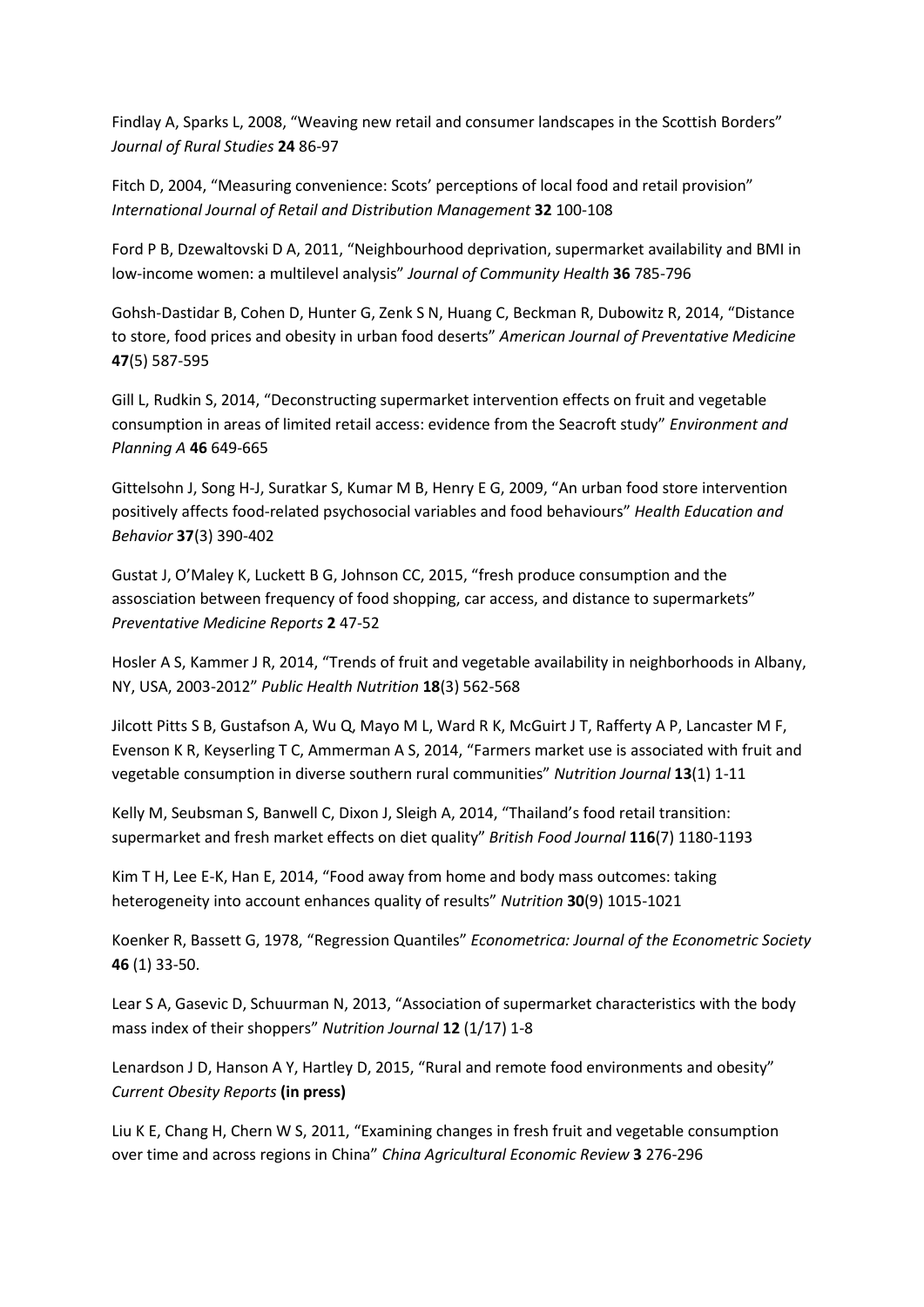Ljungvall A, Zimmerman F J, 2012, "Bigger bodies: long-term trends and disparities in obesity and body-mass0index among US adults 1960-2008" *Social Science and Medicine* **75** 109-119

Morgan, K, 2015, "Nourishing the city: The rise of the urban food question in the Global North", *Urban Studies* **52** (8) 1379-1394.

Murakami K, Sasaki S, Takahashi Y, Uenishi K, 2010, "No meaningful association of neighbourhood store availability with dietary intake body mass index or waist circumference in young Japanese women" *Nutrition Research* **30** 565-573

O'Brien M C, McConnen A, Hollywood L E, Cuskelly G J, Barnett J, Raats M, Dean M, 2014, "Lets talk about health: shopper's discourse about health while food shopping" *Public Health Nutrition* **(in press)**

Pearson A L, Winter P R, McBreen B, Stewart G, Roets R, Nutsford D, Bowie C, Donnellan N, Wilson N, 2014, "Obtaining fruit and vegetables for the lowest prices: pricing survey of different outlets and geographical analysis of competition effects" *Plos ONE* **9**(3) 1-8

Powell L M, Slater S, Mirtcheva D, Bao Y, Chaloupka F J, 2007, "Food store availability and neighbourhood characteristics in the United States" *Preventative Medicine* **44**(3) 189-195

Rudkin S, 2015, "Supermarket interventions and diet in areas of limited retail access: Policy suggestions from the Seacroft intervention study", MRPA Working Paper Series number 62434, available online at [http://mpra.ub.uni-muenchen.de/62434/1/MPRA\\_paper\\_62434.pdf.](http://mpra.ub.uni-muenchen.de/62434/1/MPRA_paper_62434.pdf)

Schwanen T, 2015, "Geographies of transport I: reinventing a field?" *Progress in Human Geography*  (In Press)

Shaw H, 2012, "Access to healthy food in Nantes, France" *British Food Journal* **11** 224-238

Sohi I, Bell B A, Liu J, Battersby S E, Liese A D, 2014, "Differences in food environment perceptions and spatial attributes of food shopping between residents of low and high food access areas" *Journal of Nutrition Education and Behaviour* **46**(4), 241-249.

Tesco plc, 2011, "Tesco plc opens its  $40<sup>th</sup>$  intervention store" available online via <http://www.tescoplc.com/index.asp?pageid=17&newsid=387>(Accessed: 30/01/2015)

United States Department of Treasury, 2014, "Frequently asked questions on the healthy food financing initiative" available online via [http://www.cdfifund.gov/what\\_we\\_do/programs\\_id.asp?programID=7 \(](http://www.cdfifund.gov/what_we_do/programs_id.asp?programID=7)Accessed: 07/02/2015)

Volpe R, Okrent A, Leibtag, E, 2013, "The effect of supercentre-format stores on the healthfulness of consumers' grocery purchases" *American Journal of Agricultural Economics* **95**(3) 568-589

Wetherspoon D, Oehmke J, Dembélé A, Coleman M, Satimanon T, Wetherspoon L, 2013, "Price and expenditure elasticities for fresh fruits in an urban food desert" *Urban Studies* **50** 88-106

Wingert K, Zachary D A, Fox M, Gittelsohn J, Surkan P J, 2014, "Child as change agent. The potential of children to increase healthy food purchasing" *Appetite* **81** 330-336